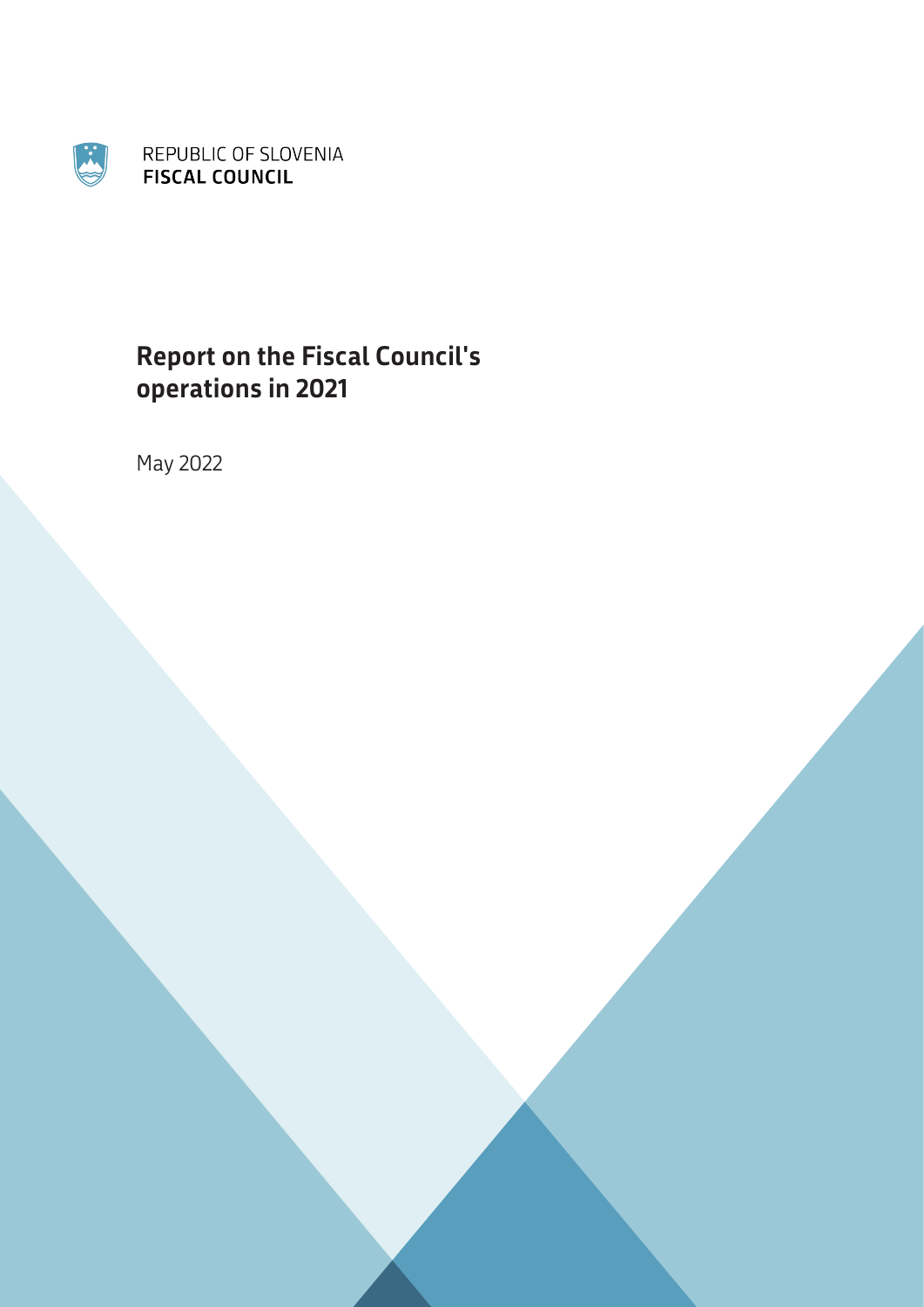Report on the Fiscal Council's operations in 2021

Document No.:00-2/2022/1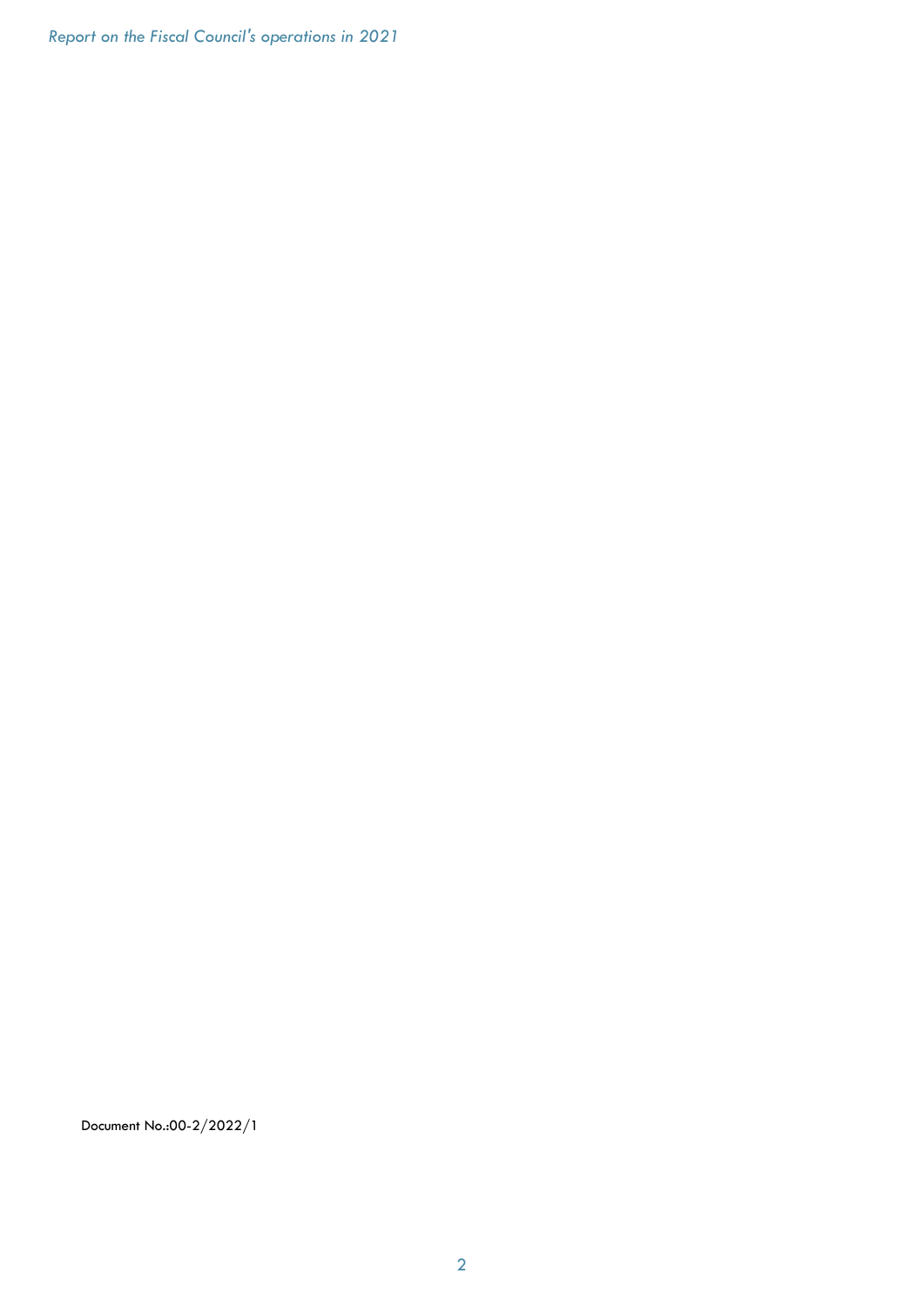# TABLE OF CONTENTS:

| <b>Foreword</b>                                                           | 5  |
|---------------------------------------------------------------------------|----|
| 1. The Fiscal Council's operations in 2021                                | 7  |
| 1.1 The composition and operation of the Fiscal Council                   | 7  |
| 1.2 The main guidelines of the Fiscal Council in 2021                     | 10 |
| 2. The Fiscal Council's opinions and the Government's responses in 2021   | 11 |
| 3. The Fiscal Council and the National Assembly                           | 13 |
| 4. The Fiscal Council's contact with the media                            | 14 |
| 5. International cooperation of the Fiscal Council                        | 16 |
| 5.1 The Fiscal Council and networks of EU independent fiscal institutions | 16 |
| 5.2 Cooperation with international institutions                           | 16 |
| <b>Annex 1: The Fiscal Council's operations in 2021</b>                   | 19 |
| <b>Annex 2: Summaries of Fiscal Council's assessments in 2021</b>         | 25 |
| <b>Annex 3: Glossary</b>                                                  | 34 |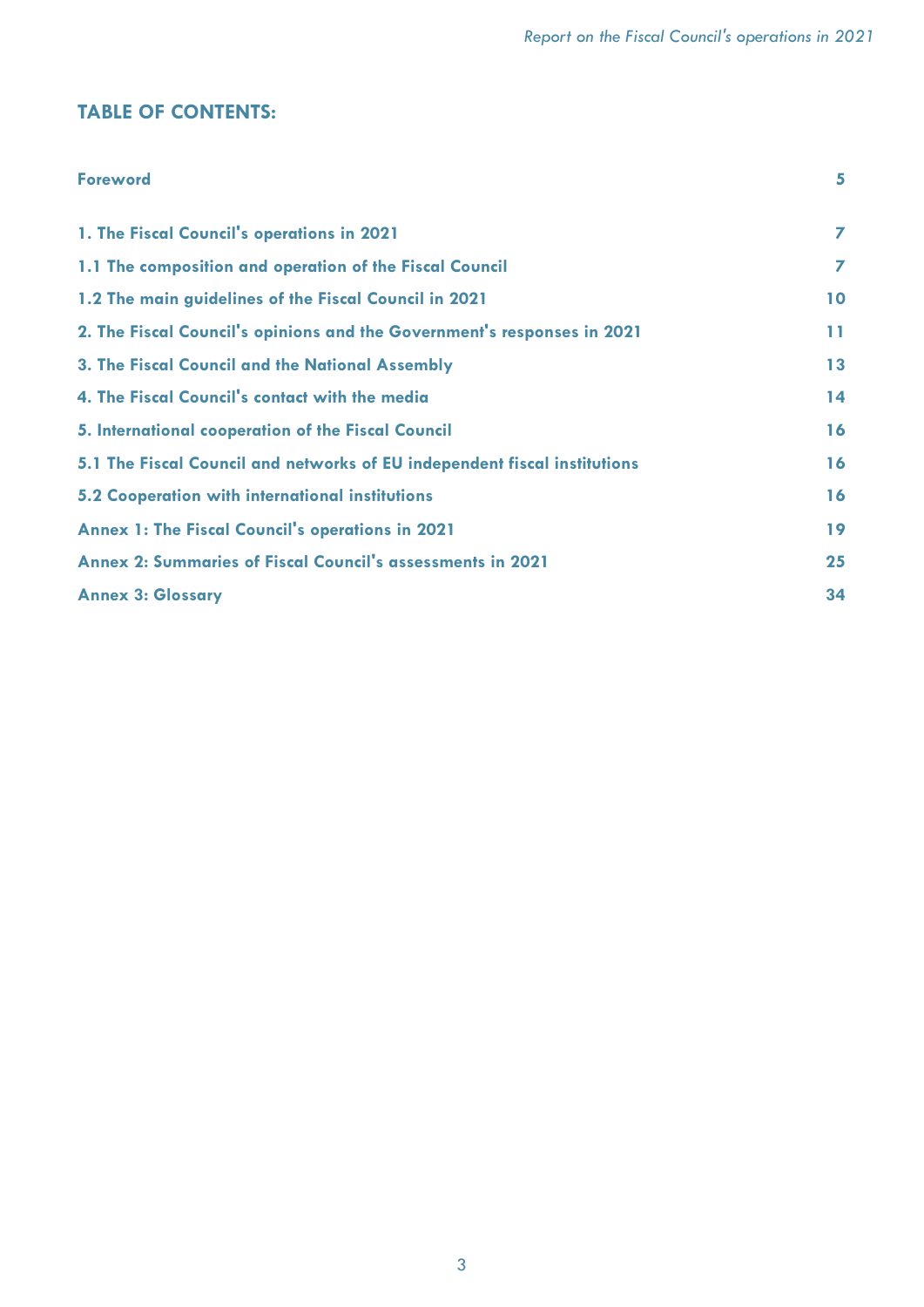#### FIGURES:

| Figure 1.1 Organizational chart of the Fiscal Council                                                           | -9  |
|-----------------------------------------------------------------------------------------------------------------|-----|
| Figure 1.2 Relations between the Fiscal Council, the Government and the National Assembly during the process of | 10  |
| adoption of budget documents                                                                                    |     |
| Figure 4.1 Number of media reports about the Fiscal Council and engagements with Twitter posts in 2021          | 15  |
| Figure 4.2 Number of media reports about the Fiscal Council by year                                             | 1.5 |
|                                                                                                                 |     |

#### TABLES:

|  | Table 1.1 Annual schedule of releases by Fiscal Council and by other institutions |  |
|--|-----------------------------------------------------------------------------------|--|
|--|-----------------------------------------------------------------------------------|--|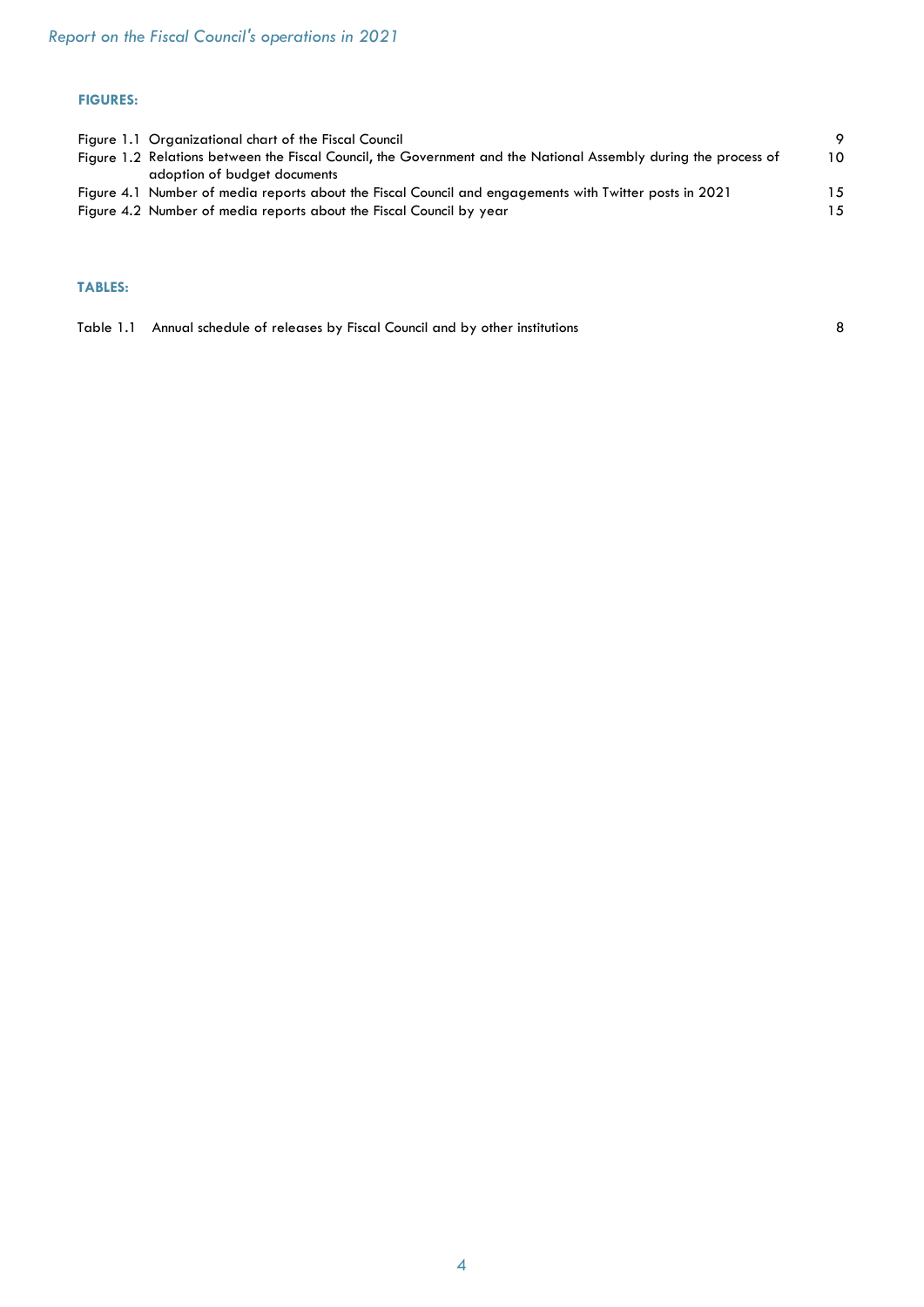# Foreword

In line with the persistence of pandemic, the exceptional circumstances identified in March 2020 have remained in place throughout 2021. Until they are lifted, they allow for a temporary deviation from the medium-term fiscal objectives provided that medium-term fiscal sustainability is not jeopardised. At the same time, a strong economic rebound was also visible in 2021, and especially at its end. The high annual GDP growth in 2021 was thus the result of both the low base of the previous year and the recovery of economic potential, with the relaxation of epidemiological constraints and the consequent removal of barriers to economic life.

One of the two criteria for exceptional circumstances, as defined in Article 12 of the Fiscal Rule Act, has was not valid at the end of 2021. Not only is there no serious economic downturn, but the rebound has been increasingly accompanied by clear signs of economic overheating, which have persisted well into 2022. However, there remains an uncertainty about the second criterion, an unusual event outside the control, which has a major impact on the financial situation of the general government sector. The epidemiological risk, which seems to be evolving towards seasonal cycles, has been compounded by the geopolitical risk in 2022. That is why the timeline for lifting the exceptional circumstances by activating the correction mechanism has still not been finalised. However, public debt is rising with high fiscal deficits, and financing conditions will tighten as monetary policy begins to normalise.

Fiscal policy has responded to the changing epidemiological situation both by taking a number of temporary measures that were directly linked to the epidemic and by introducing measures that will change public finances in a more permanent way. As the measures have an impact on the state of public finances, the Fiscal Council has monitored and analysed them in its – including new – regular publications and expressed its views on them when assessing the budget documents submitted. In doing so, it pointed, inter alia, to the lack of transparency in assessing their impact and tried to compensate for such shortcomings with its own assessments. The Fiscal Council aims to raise awareness among economic policy makers, and especially the general public, of the risks to fiscal sustainability in the medium and long term.

In such a situation, the expected, but at the moment still not timetabled, deactivation of the escape clause at the European level also raises a debate on possible fiscal rule adjustments. Of course, with the strong tendency to allow greater flexibility to facilitate economic development, we quickly encounter constraints imposed by the financial markets given their perception of the sustainability of government financing. Relaxations of rules and the associated borrowing increase risks for investors, and the real question is how much risk financial markets are willing to take when deciding on the financing of governments. As the experience of the debt crisis less than a decade ago showed, smaller countries with weak fiscal governance can quickly approach this limit.

As a small, medium-developed and below-average indebted country in the EU, Slovenia needs fiscal rules, strictly dedicated to ensuring medium term public finance sustainability in order to prevent consequences of stronger and more indebted members increasing uncertainty and thereby crowding out other member states from financial markets.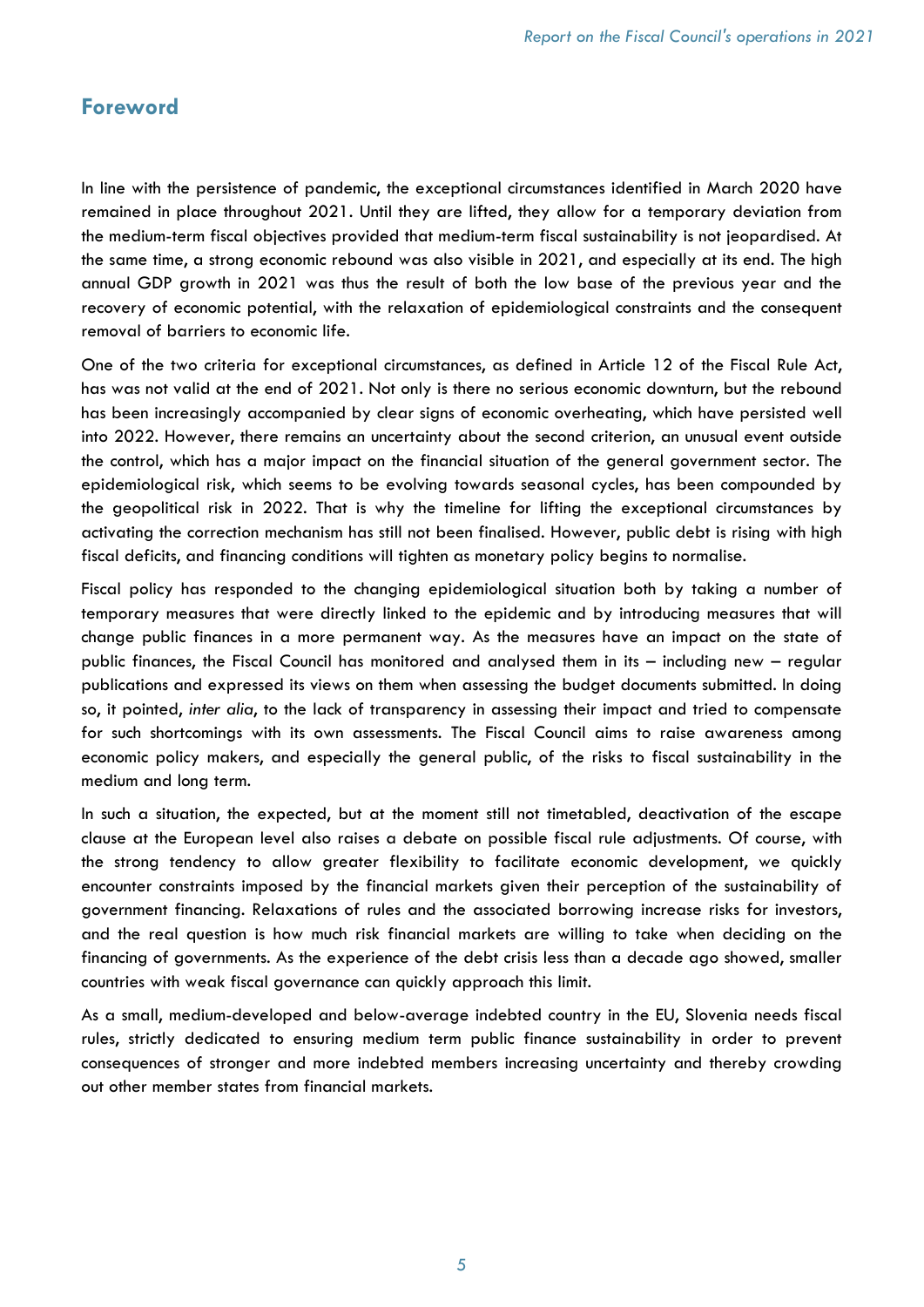Notwithstanding the critical attitude towards the existing fiscal rules, there is a general perception that the current rules – albeit imperfect – have made an important contribution to improving fiscal discipline and to increasing long-term fiscal sustainability. The period of the epidemiological crisis has also shown that they are flexible enough to allow a rapid fiscal policy response at the EU and national levels in exceptional circumstances. Considering all the currently available information, changing the national fiscal rule before at least a general agreement on orientations has been reached at the EU level would be premature, as it could unnecessarily expose Slovenia in international financial markets. This could be particularly true in the case of a change in the national rule towards loosening the rules which – even if only in the opinion of financial market participants – would not ensure the sustainability of the fiscal position.

The Fiscal Council will continue to provide independent and expert-based opinions on the stance of fiscal policy and on its compliance with the existing fiscal rules. In this way, it aims to contribute, in accordance with its legislative powers, to creating the conditions for ensuring fiscal sustainability in the medium and long term, thereby enhancing Slovenia's economic development and permanent wellbeing.

May 2022

Dr Davorin Kračun

President of the Fiscal Council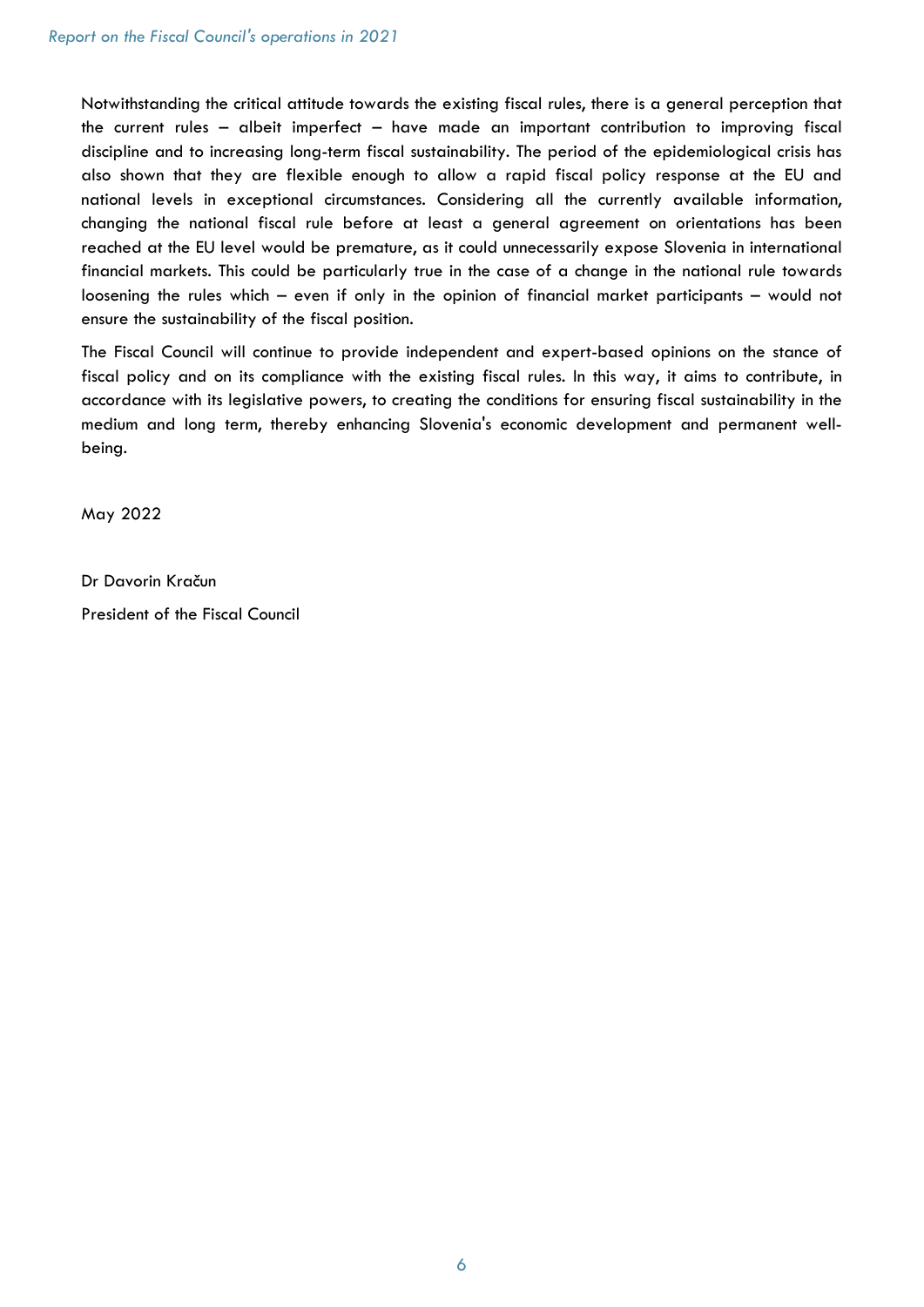#### 1. The Fiscal Council's operations in 2021

The year of 2021 was the fourth full calendar year of the operation of the Fiscal Council and the last full year of the first term of office of the Fiscal Council members. The Fiscal Rule Act (hereinafter: the FRA)1, adopted in July 2015 by the National Assembly of the Republic of Slovenia (hereinafter: the National Assembly), constitutes the basis for the establishment and operations of the Fiscal Council. The FRA defines, inter alia, the tasks, composition and method of the Fiscal Council's operations. Its members were appointed by a constitutional majority in the National Assembly for a five-year term of office on 21 March 2017, when the Fiscal Council began its work. In accordance with Article 10 of the FRA, the Fiscal Council is required to submit an annual report on its operation to the National Assembly for consideration by the end of May each year for the previous year. The Fiscal Council drew up its first annual report for 2017 in May 2018; the present report covers the main aspects of the Fiscal Council's operations in 2021.

#### 1.1 The composition and operation of the Fiscal Council

The Fiscal Council is an independent and autonomous state authority that assesses the appropriateness of the planned and implemented fiscal policy, i.e. its compliance with statutory fiscal rules. It is accountable solely to the National Assembly, which appoints and can also replace its members, who are appointed for five years. The autonomy of this authority is an essential condition for the provision of opinions that are not subject to political developments each time a new government takes office. This is facilitated by the two-thirds majority vote of all deputies required for the appointment of the Fiscal Council's members and the autonomous management of the funds allocated from the state budget.<sup>2</sup> In budget planning, the Fiscal Council itself proposes the funds it needs for its operations in accordance with the FRA. The autonomy of and strong analytical support for the Fiscal Council's opinions are essential for the credible and autonomous operation of the relatively new institution. The guiding principle in the formulation of the Fiscal Council's opinions on public finances is their focus on the medium and long term, as only long-term stable and sustainable public finances can provide the basis for economic development and thus for the well-being of the population.

The tasks of the Fiscal Council are defined by the FRA. They are linked above all to assessing the adequacy of budget documents, which must ensure compliance with statutory fiscal rules and/or fiscal stability in the medium term. The Fiscal Council also assesses whether exceptional circumstances that justify a deviation from the medium-term fiscal balance have arisen and when they cease to exist. The full range of the Fiscal Council's tasks is described in Article 7 of the FRA. In addition to the provisions of the FRA, the Act Amending the Public Finance Act of February 2018 (hereinafter: the ZJF-H)<sup>3</sup> imposed on the Fiscal Council the task of assessing the bias of macroeconomic forecasts that represent the basis for preparing the budget documents. The Decree amending the Decree on development planning documents and procedures for the preparation of the central government budget of May 2018<sup>4</sup> imposes on the Fiscal Council the task of subsequently assessing the general government sector's revenue and expenditure forecast. Considering the transitional periods laid down by law, the Fiscal Council prepared, for the first time, the two assessments of the past forecasts in 2020.

<sup>&</sup>lt;sup>1</sup> http://www.pisrs.si/Pis.web/npbDocPdf?idPredpisa=ZAKO7056&type=doc&lang=EN

<sup>2</sup> For more information on operating costs and selected components of the Fiscal Council's balance sheet for 2021, see Annex 1.

<sup>3</sup> https://www.uradni-list.si/glasilo-uradni-list-rs/vsebina/2018-01-0544?sop=2018-01-0544 (Only in Slovene)

<sup>4</sup> https://www.uradni-list.si/glasilo-uradni-list-rs/vsebina/2018-01-1754?sop=2018-01-1754 (Only in Slovene)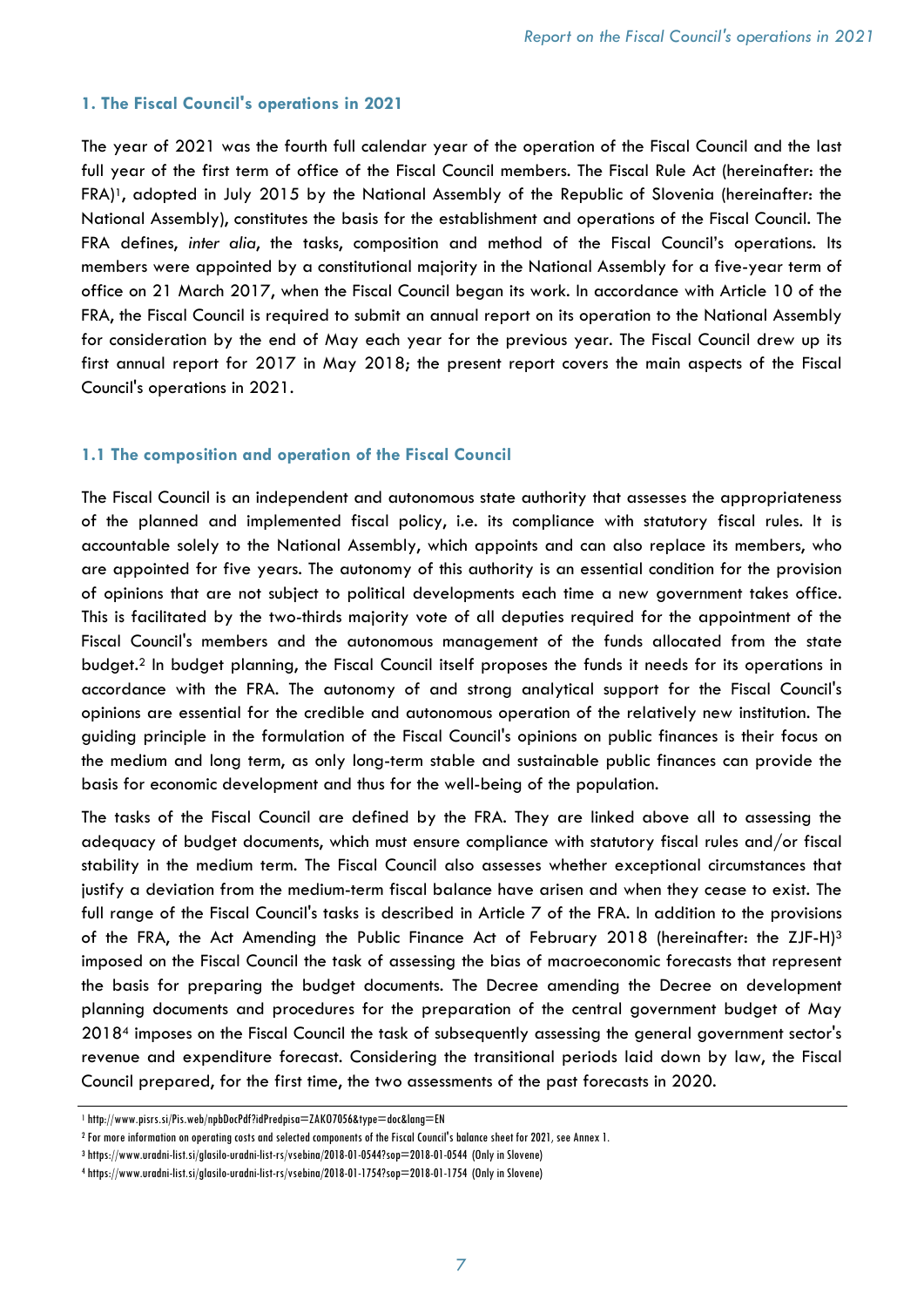|           | week 1                         | week 2                                                     | week 3                               | week 4                                                      |
|-----------|--------------------------------|------------------------------------------------------------|--------------------------------------|-------------------------------------------------------------|
| January   | <b>FC: Monthly Information</b> |                                                            |                                      |                                                             |
| February  |                                | <b>FC: Public Finance and</b><br><b>Macroeconomic Dev.</b> |                                      | <b>SORS: National Accounts</b>                              |
| March     | <b>FC: Monthly Information</b> | <b>IMAD</b> : macro projection                             |                                      | <b>SORS: General Govt Accounts</b>                          |
| April     | <b>FC: Monthly Information</b> | <b>FC: assess SP/FR</b>                                    |                                      |                                                             |
| May       | <b>FC: Monthly Information</b> |                                                            | EC: assess SP/CSR                    | <b>SORS: National Accounts;</b><br><b>FC: Annual Report</b> |
| June      | <b>FC: Monthly Information</b> |                                                            |                                      | <b>SORS: General Govt Accounts</b><br>FC: assess t-1 Budget |
| July      |                                | <b>FC: Public Finance and</b><br><b>Macroeconomic Dev.</b> |                                      |                                                             |
| August    |                                |                                                            |                                      | <b>SORS: National Accounts</b>                              |
| September | <b>FC: Monthly Information</b> | <b>IMAD</b> : macro projection                             |                                      | <b>SORS: General Govt Accounts;</b><br>MoF: Framework       |
| October   | <b>FC: Monthly Information</b> | MoF: SB, DBP                                               | SORS: EDP;<br>FC: assess FR/SB (DBP) |                                                             |
| November  | <b>FC: Monthly Information</b> | EC: assess DBP                                             |                                      | <b>SORS: National Accounts</b>                              |
| December  | <b>FC: Monthly Information</b> |                                                            |                                      | <b>SORS: General Govt Accounts</b>                          |

|  | Table 1.1: Annval schedule of releases by Fiscal Council and by other institutions |
|--|------------------------------------------------------------------------------------|
|--|------------------------------------------------------------------------------------|

Note: This scheme shows the time aspect of Fiscal Council regular publication releases (in red) during a calendar year. Fiscal Council may publish assessments which are not mandated by law outside this schedule. Abbreviations: CSR: Country Specific Recommendation, DBP: Draft Budgetary Plan, EDP: Excessive Deficit Procedure Report, FR: Framework, NRP: National Reform Programme, SB: State Budget, SP: Stability Programme. In August 2020, the Fiscal Council published for the first time an analysis of deviations of forecasts of macroeconomic and fiscal aggregates. In accordance with legislation, this analysis must be prepared every two years, so the next one is due in 2022. However, the legislation does not prescribe a deadline within an individual calendar year. Source: Fiscal Council.

The Fiscal Council has three members, i.e. the President and two members. The Fiscal Council members are appointed for a period of five years, but for no more than two consecutive periods. Article 8 of the FRA lays down that the function of a member of the Fiscal Council is incompatible with holding public office and activities entailing the management, supervision or representation of direct and indirect spending units of the budgets of the general government sector.

The President represents the Fiscal Council, and organises and manages its work. In accordance with Article 10 of the FRA, the President of the Fiscal Council must be employed with the Fiscal Council for at least 50% of full-time employment, and the Fiscal Council members must be employed with the Fiscal Council for no more than 50% of full-time employment. Currently, the President of the Fiscal Council is employed full-time with the Fiscal Council and the two members for 50% of full-time employment each.

The Rules of Procedure of the Fiscal Council, which were published in the Official Gazette of the Republic of Slovenia [Uradni list RS], No. 26/20175, define the organisation and method of the Fiscal

<sup>5</sup> https://www.uradni-list.si/glasilo-uradni-list-rs/vsebina/2017-01-1384?sop=2017-01-1384 (Only in Slovene)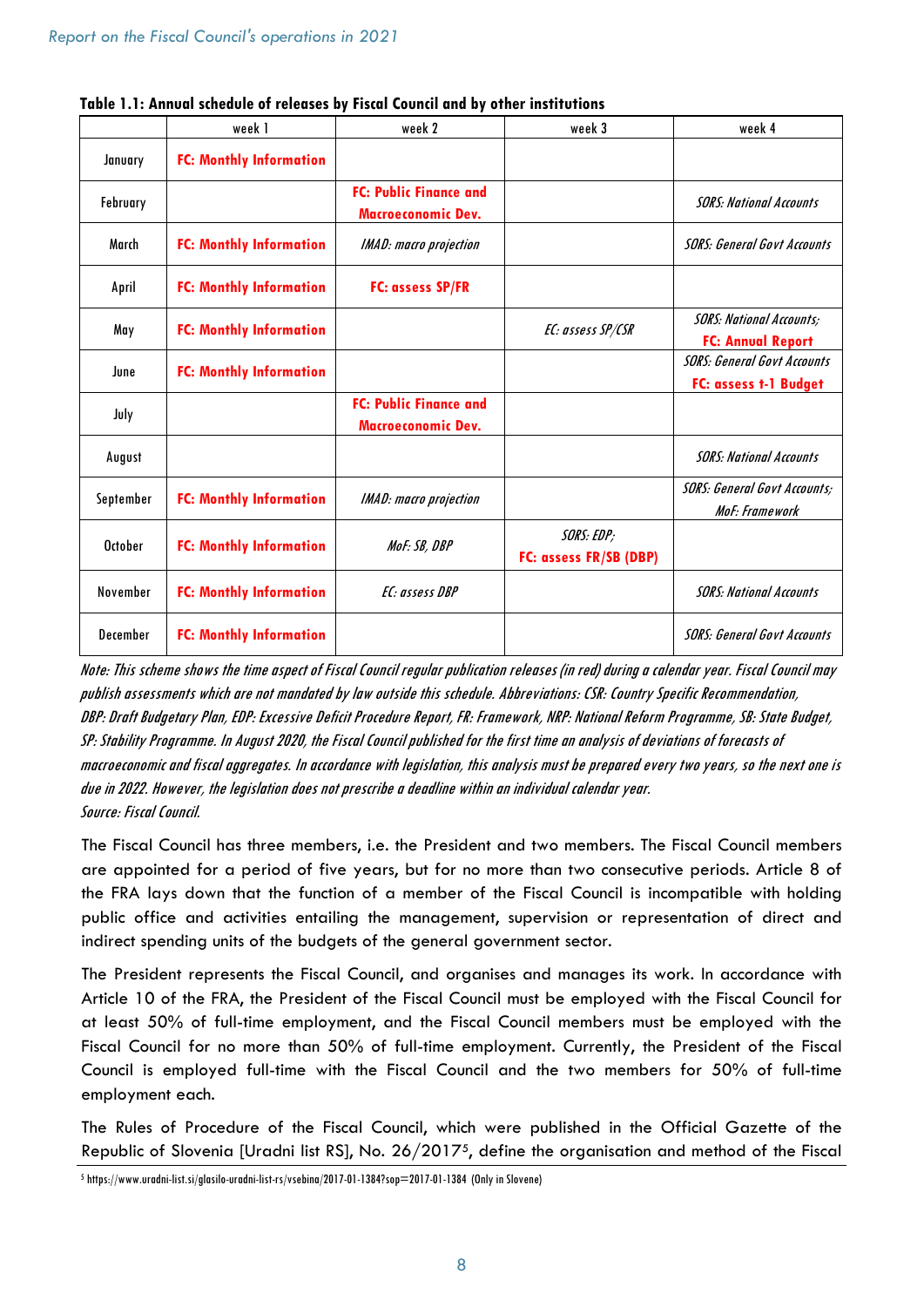Council's work. The Fiscal Council usually meets once per week at closed sessions to discuss the current macroeconomic and fiscal developments and, among other things, decide on the publication of its opinions, press releases and documents.

Four public employees are employed by the Fiscal Council. This is also the maximum number of employees as laid down by paragraph five of Article 10 of the FRA. Public employees provide administrative and expert support to the Fiscal Council's members. The staffing of expert services was completed in October 2017 and remained unchanged in 2021. One public employee works in the President's office and performs administrative and organisational tasks, and three public employees work in the Analysis Service.

In accordance with paragraph six of Article 10 of the FRA, administrative and technical tasks (tasks related to staffing, information technology, accounting, public relations, etc.) for the Fiscal Council are performed by the services of the Court of Audit of the Republic of Slovenia (hereinafter: the Court of Audit), where the Fiscal Council's premises were located until April 2020. Due to changes in the Court of Audit's spatial requirements, the Fiscal Council began to look for new rental premises in which to perform its activities in 2019. The Court of Audit assisted the Fiscal Council in this process by looking for appropriate premises at the Ministry of Public Administration, but the Ministry was unable to provide such premises. The Fiscal Council moved to its new rented premises on Likozarjeva ulica 3 in Ljubljana in April 2020, where it has been operating since then. Together with the owner of the premises, the Court of Audit carried out all the necessary activities to ensure that the premises at the new location were appropriate for the needs of the Fiscal Council and met the standards set out in the criteria for arranging business premises for the needs of budget users. In agreement with the Fiscal Council, the Court of Audit uses part of the premises for its own needs and provides administrative and technical support to the Fiscal Council at the new location in accordance with the FRA.

The Analysis Service provides expert assistance to the Fiscal Council's members. It regularly monitors and analyses macroeconomic and fiscal developments in Slovenia and abroad and prepares working documents for the members and expert groundwork for their opinions. The Analysis Service's priority tasks in 2021 included, in particular, monitoring the fiscal effects of measures to prevent the consequences of the COVID-19 epidemic, permanent database management, maintaining and



#### Figure 1.1: Organizational chart of the Fiscal Council

Source: Fiscal Council.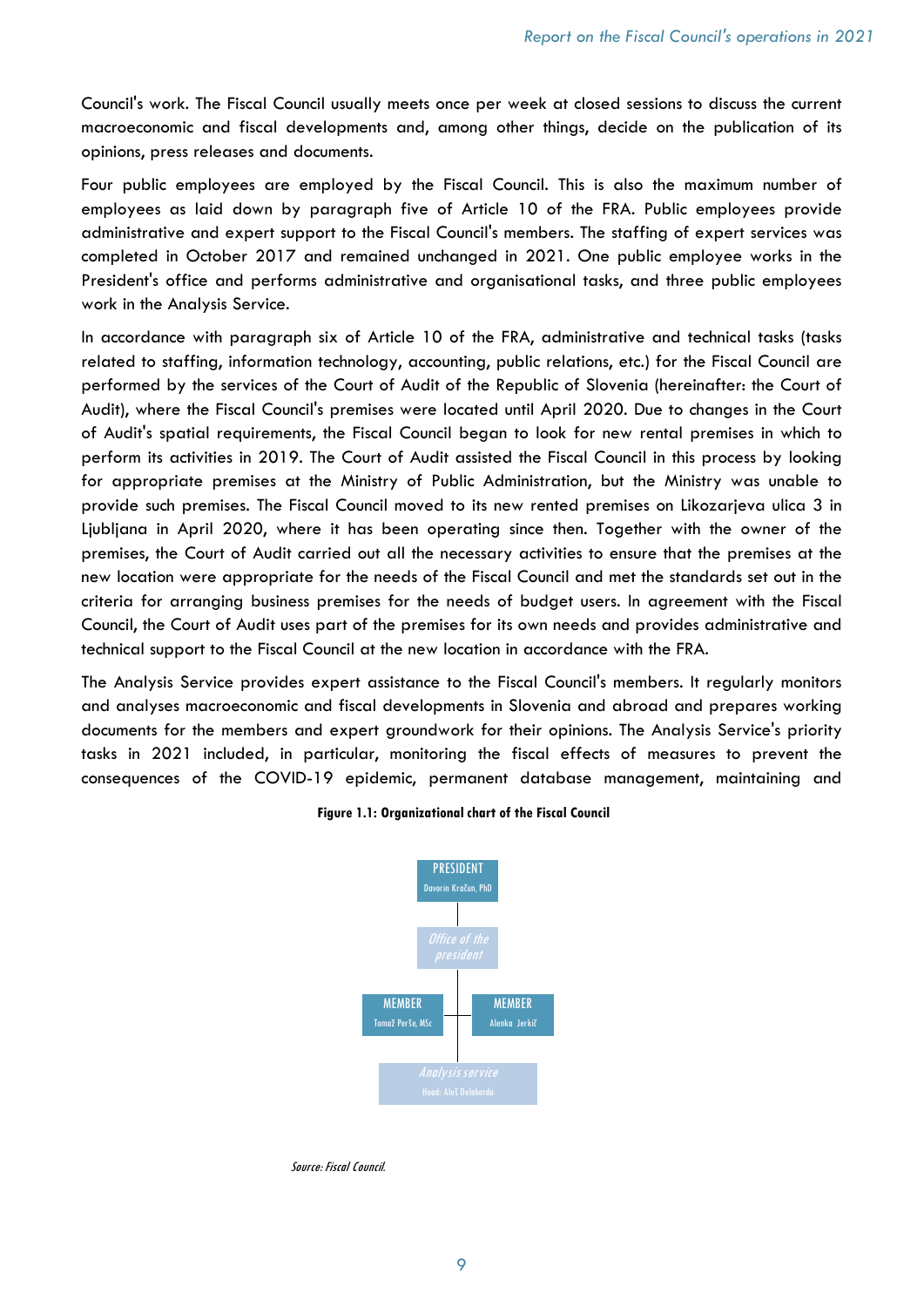upgrading the automation of processes to monitor economic indicators, upgrading analytical tools for the analysis of cyclical and fiscal trends, managing the Fiscal Council's presence on Twitter and preparing new regular and extraordinary publications of the Fiscal Council.

#### 1.2 The main guidelines of the Fiscal Council in 2021

In 2021, the Fiscal Council operated within the framework of its regular annual operating cycle, which was updated with new analyses and publications after the outbreak of the epidemic. The schedule of the annual cycle is largely defined by the FRA and the ZJF-H, and specifically by the procedure for preparing budget documents and by the publication of important macroeconomic and fiscal data. In addition to carrying out its statutory tasks, the Fiscal Council publishes opinions and press releases based on current macroeconomic and fiscal developments and planned legislative amendments that could have an impact on fiscal sustainability. The existing legislation, particularly Articles 12–14 of the FRA, also determines Fiscal Council actions in the event of exceptional circumstances, such as an epidemic. Thus, in March 2020, the Fiscal Council identified the existence of exceptional circumstances to support increased fiscal policy flexibility during the period of the epidemic and, in the following months, regularly monitored and published the fiscal effects of the measures taken to limit the impact of the epidemic. It also made significant changes to its publications to address the new situation, distinguishing between the analysis of aggregate fiscal data and the analysis of data that did not include the effects of fiscal measures taken to limit the effects of the epidemic. In addition, in January 2021, it launched a regular publication, Monthly Information, which presents current developments in the state budget alongside ongoing monitoring of the fiscal impact of the epidemic. The FRA does not explicitly prescribe the monitoring and publication of such data, but, in the Fiscal Council's opinion, this task was needed to ensure transparency, on the one hand, and on the other to analyse on an ongoing basis the credibility of the budget documents prepared by the Government in exceptional circumstances and their compliance with applicable fiscal rules.



Source: Fiscal Council.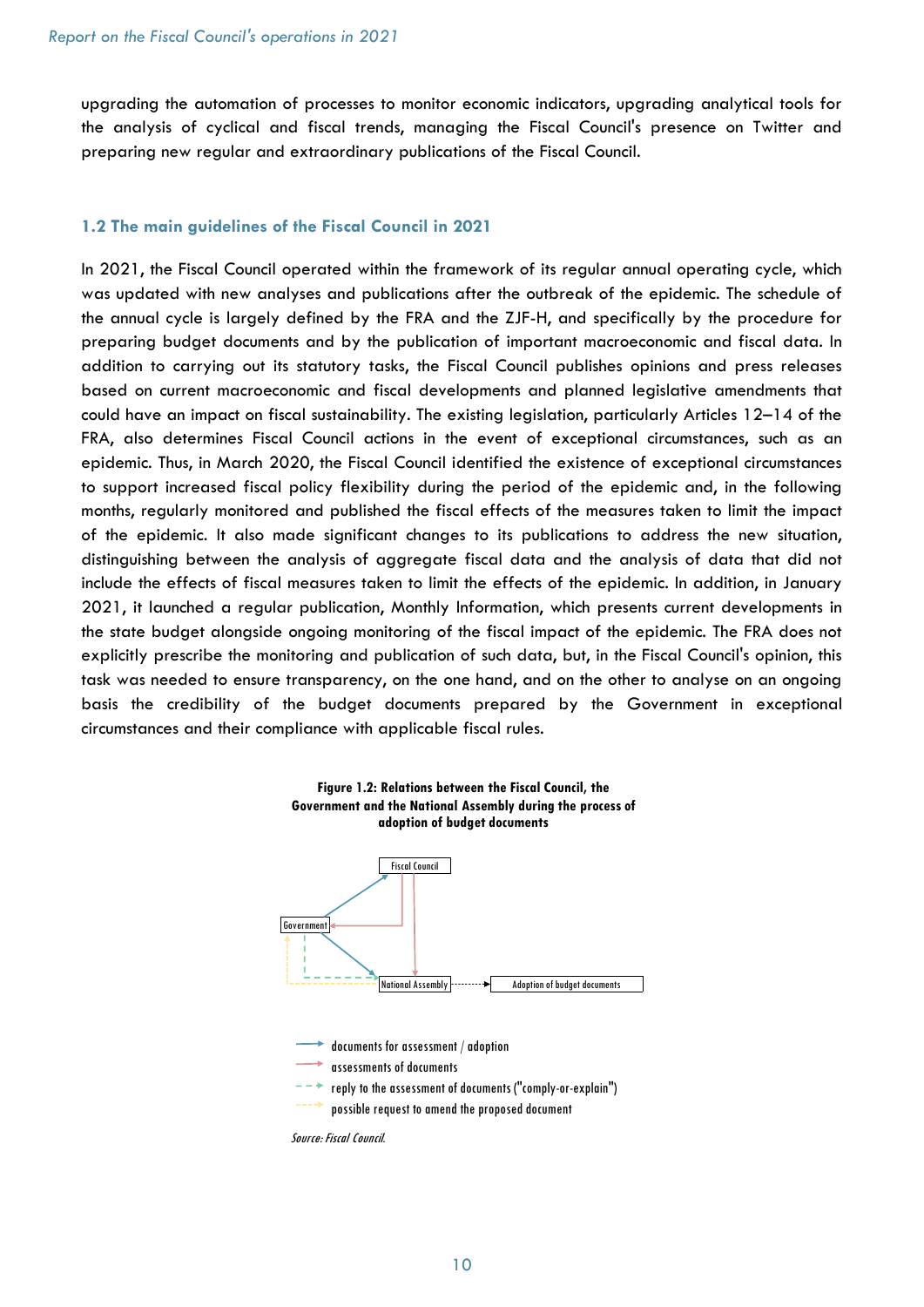To support its operations, the Fiscal Council has concluded cooperation agreements with the Institute of Macroeconomic Analysis and Development (hereinafter: IMAD) and the Ministry of Finance.<sup>6</sup> In comparison with similar institutions operating in other EU Member States, the Fiscal Council is one of the smallest bodies in terms of staffing. This is one of the reasons why paragraph seven of Article 10 of the FRA also provides for the possibility of concluding cooperation agreements with institutional units of the general government sector, which are obliged to provide the Fiscal Council with all the information, analyses and data they have at their disposal. The two agreements define the data and documents that the two institutions have to provide to the Fiscal Council and the time limits for their provision. The cooperation agreement with the Ministry of Finance was supplemented in 2021, at the initiative of the Fiscal Council, by an agreement to extend the set of data produced by the Ministry of Finance and needed by the Fiscal Council for the performance of its tasks. In 2021 the two cooperation agreements concluded with IMAD and the Ministry of Finance were implemented as agreed.

In 2021 the Fiscal Council met with representatives of domestic institutions on several occasions. The cooperation agreements concluded with the Ministry of Finance and IMAD also include a provision on holding regular meetings at the technical level for the purpose of informing the Fiscal Council of the current macroeconomic and fiscal developments and forecasts. The Fiscal Council's Analysis Service held meetings at the technical level with the representatives of the two institutions on a regular basis in 2021.

For the purpose of its operations, the Fiscal Council also needs data and information that are not available to the public. In 2021, for the purpose of making analyses and providing opinions, the Fiscal Council, in accordance with the FRA, requested data and information from the Ministry of Public Administration, the Ministry of Labour, Family, Social Affairs and Equal Opportunities, the Employment Service of Slovenia, the Financial Administration of the Republic of Slovenia, the Statistical Office of the Republic of Slovenia, the Bank of Slovenia, SID banka d.d. and the Slovene Enterprise Fund, with which it has not concluded cooperation agreements.

In 2021, the Fiscal Council met once (April) with the Minister of Finance and once (August) with the Prime Minister and the Minister of Finance. The President of the Fiscal Council met once (October) with the representative of the European Commission in Slovenia.

In 2021, the Fiscal Council did not organise regular consultation meetings with Slovenian economists engaged in public finances due to the epidemiological restrictions.

# 2. The Fiscal Council's opinions and the Government's responses in 2021

Most of the Fiscal Council's operations in 2021 related to the tasks defined by the FRA. In this regard, it should be noted that paragraph four of Article 7 of the FRA lays down that the Government of the Republic of Slovenia (hereinafter: the Government) is obliged to respond to the opinions provided by the Fiscal Council in accordance with this Act. The Government must draw up a written reasoned opinion on the assessments of the Fiscal Council and submit it to the National Assembly. This is the "comply-or-explain" principle laid down in EU law in Directive 2011/85/EU. The drafting of written reasoned opinions by the Government increases the transparency of its operations, while its failure to adhere to Fiscal Council recommendations increases its political responsibility.

<sup>6</sup> Both agreements are published on the website of the Fiscal Council: http://www.fs-rs.si/fiscal-council/co-operation/ (Only in Slovene).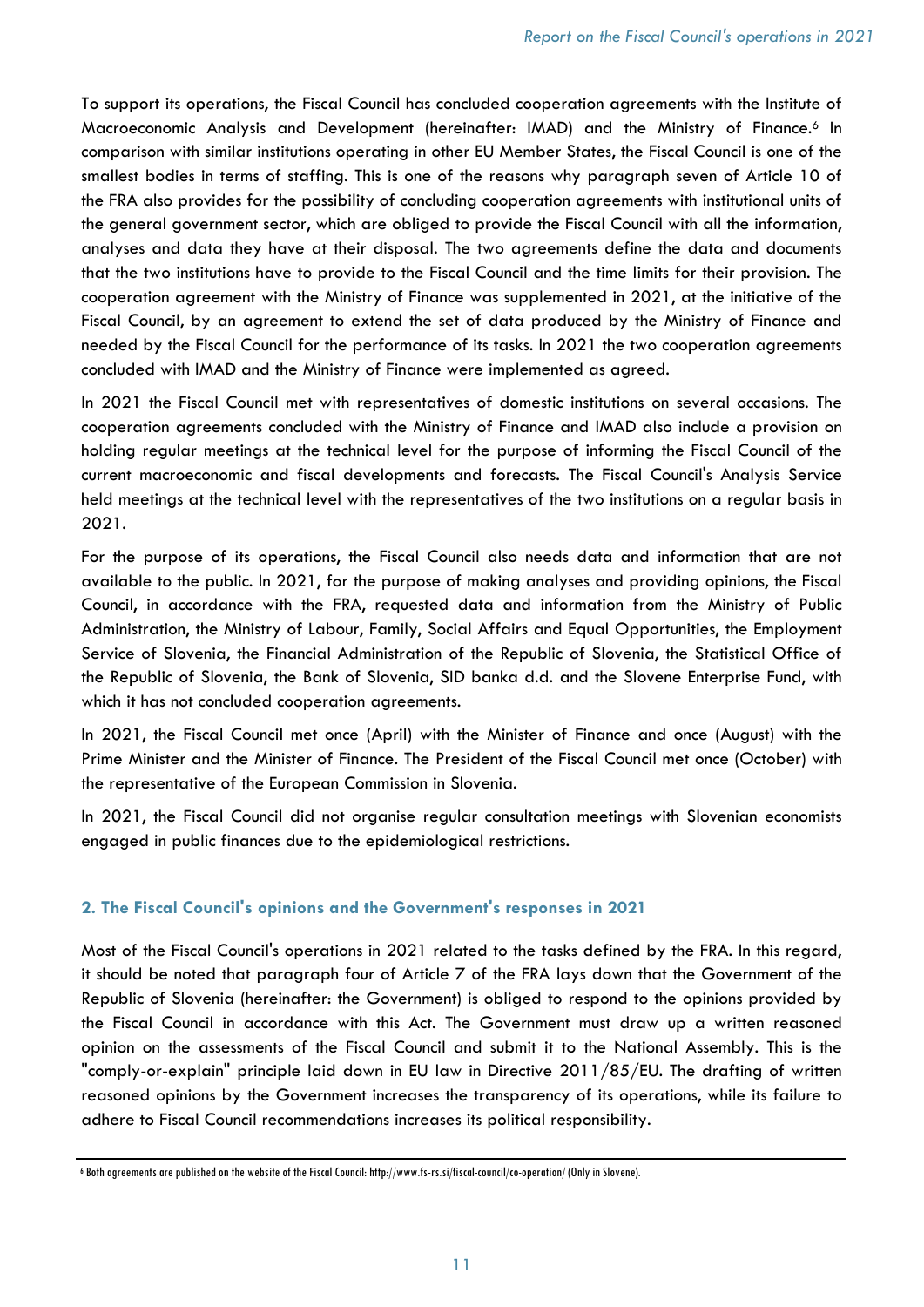In accordance with the FRA, the Fiscal Council made the following assessments in  $2021:7$ 

- -On 1 April 2021, it submitted to the National Assembly and the Government the assessment of the fulfilment of conditions for the existence of exceptional circumstances in 2022 (as provided for in point 2 of Article 12 of the FRA).
- On 16 April 2021, it submitted to the National Assembly and the Government the Fiscal Council's Assessment of the compliance of fiscal policies with fiscal rules on the basis of the draft Stability Programme 2021 and the amendments to the proposed Ordinance on the framework for the preparation of the general government budget for the 2020–2022 period and the proposed Ordinance on the framework for the preparation of the general government budget for the 2022–2024 period (as laid down in point 1 of paragraph two of Article 7 of the FRA).
- On 13 May 2021, it submitted to the National Assembly the Report on the Fiscal Council's operations in 2020 (as laid down in point 8 of Article 10 of the FRA).
- On 14 June 2021, it submitted to the National Assembly and the Government the Assessment of the compliance of the implemented budgets of the general government sector with the fiscal rules in 2020 (as laid down in point 4 of paragraph two of Article 7 of the FRA).
- On 23 October 2021, it submitted to the National Assembly and the Government the Assessment of the fulfilment of the conditions for invoking exceptional circumstances in 2022 (as laid down in point 2 of Article 12 of the FRA).
- On 8 October 2021, it submitted to the National Assembly and the Government the Assessment of the compliance of the proposed Ordinance amending the Ordinance on the framework for the preparation of the general government budget for the 2020–2022 period with the fiscal rules (as laid down in point 2 of paragraph two of Article 7 of the FRA).
- On 15 October 2021, it submitted to the National Assembly and the Government the Assessment of the compliance of the proposed Ordinance amending the Ordinance on the framework for the preparation of the general government budget for the 2022–2024 period, the proposed amendments to the budget of the Republic of Slovenia for 2022 and the proposed amendments to the budget of the Republic of Slovenia for 2023 with the fiscal rules (as laid down in point 2 of Article 12 and points 1 and 2 of paragraph two of Article 7 of the FRA).
- In addition to the assessments required under the FRA, in 2021 the Fiscal Council prepared the following assessments, opinions and recommendations:
- On 10 February 2021, it published its regular publication Fiscal and Macroeconomic Trends.
- On 30 March 2021, it published the analysis 'General government debt in Slovenia: characteristics, medium-term sustainability and long-term simulations'.
- On 8 April 2021, it published the analysis 'Public investment in Slovenia: trends, structure and challenges'.
- On 5 July 2021, at the request of the Commission for Public Finance Supervisoin, it submitted the 'Analysis of the fiscal effects of proposed changes to tax legislation'.

<sup>7</sup> Appendix 2 contains a summary of the assessments of the Fiscal Council from 2021.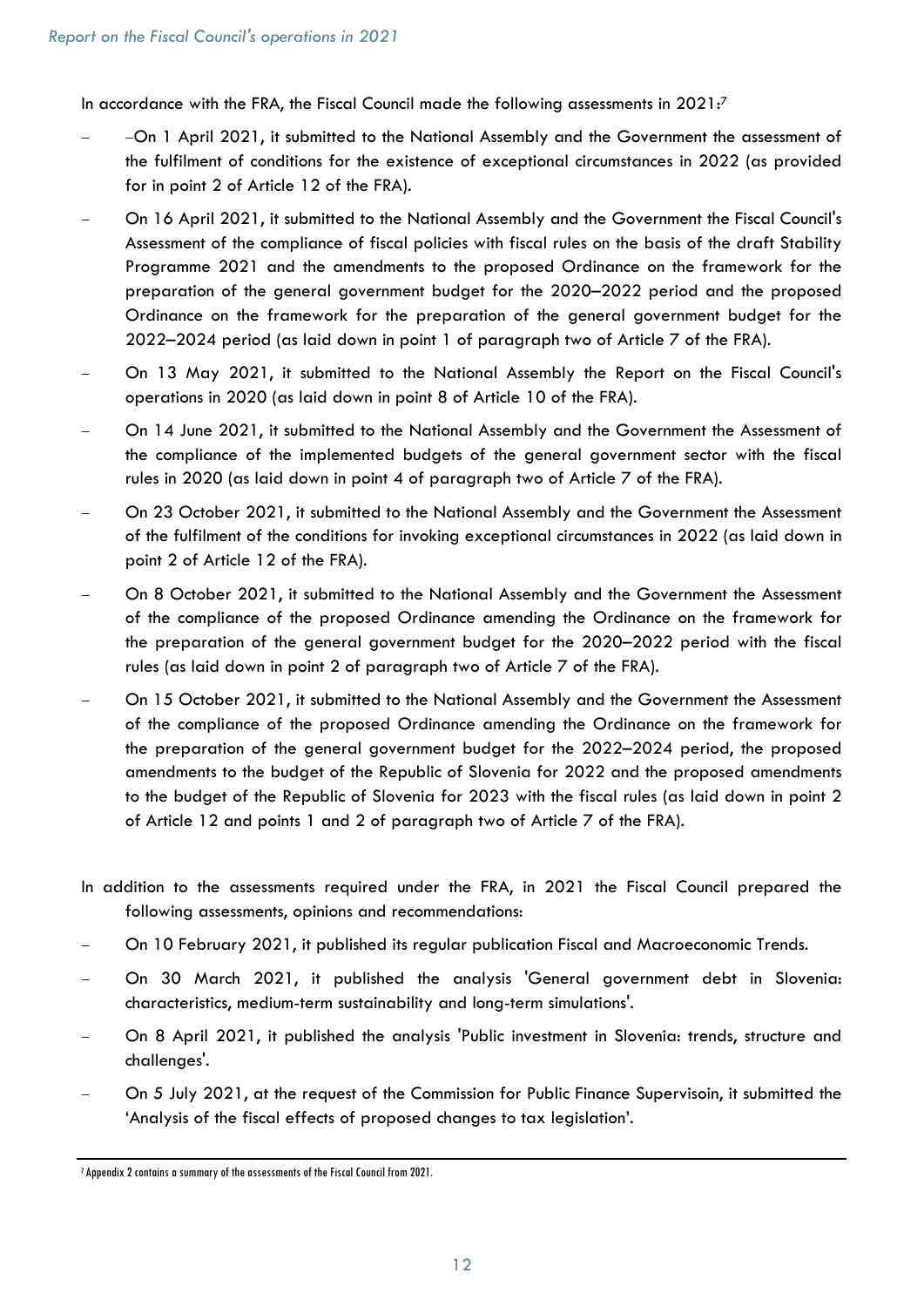- On 9 July 2021, it published its regular publication 'Fiscal and Macroeconomic Trends'.
- It published 10 editions of the 'Monthly Information' publication.

When reviewing budget documents in 2021, the Fiscal Council found that they set an expansionary fiscal policy that was appropriate given the cyclical position of the economy. Although it agreed that measures to limit the consequences of the epidemic were necessary, it also consistently emphasised that they must be one-off, targeted and effective. Even though the Fiscal Council generally agreed with the scope and content of measures, which were similar to those adopted in other EU Member States, it pointed out that some measures deviated from the principle of taking measures that should only apply during a period of exceptional circumstances. Some of the measures taken have worsened the structural position of public finances or will affect the long-term sustainability of public finances in the future. The Fiscal Council also drew attention to the envisaged acceleration of investment activity, which makes sense in the given situation, especially when financing conditions on government debt securities markets are extremely favourable due to the extremely stimulative monetary policy. However, this only applies if investment expenditure largely strengthens the long-term economic potential and if the efficiency of investment is not limited by the absorption capacity of the administration and the national economy. This would ensure that the burden of significantly increased general government debt during the crisis will not be too heavy in the future. Otherwise, in the opinion of the Fiscal Council, the room to manoeuvre to act in the face of future turns in the economic cycle could be reduced as we emerge from the crisis, which could also make it more difficult to ensure longterm fiscal sustainability. The Fiscal Council also regularly called on the Government to increase transparency regarding the expected fiscal impact of adopting individual anti-corona packages and to draw up a medium-term framework that would credibly indicate the future path of public finances.

The Government responded to the Fiscal Council's assessments for 2021 with public written explanations in accordance with the legislation.<sup>8</sup> In its written explanations, the Government highlighted the uncertain conditions for fiscal policy during the epidemic and the unreliability of the parameters used for calculating compliance with fiscal rules, and especially the uncertainty related to the calculation of the output gap. The Government also emphasised that due to the uncertain situation, budgetary reserves are being created in budget documents to cope with a possible worsening of the epidemiological situation. At the same time, the Government considers that it ensured a high level of transparency, as the funds earmarked for measures related to the COVID-19 epidemic are kept under the general budget reserve item and can only be used for measures related to the COVID-19 epidemic. The aim of this monitoring is to achieve significantly more transparency than that provided for in the regulations on the integral part of the budget.

#### 3. The Fiscal Council and the National Assembly

The Fiscal Council's cooperation with the legislative branch of government is extremely important. As an independent institution providing impartial analyses of economic and fiscal trends, the Fiscal Council may provide direct support to deputies' decisions on budget guidelines and public finance topics.<sup>9</sup> In accordance with its mandate, in its work the Fiscal Council relies consciously on a positive analysis and

<sup>8</sup>All government opinions are published on the Fiscal Council's website alongside the corresponding assessments of budget documents.

<sup>9</sup>In some countries (such as Australia, Croatia, Italy, South Korea, Canada, and the USA) fiscal councils or independent fiscal institutions are placed within the parliamentary framework by institutional regulation.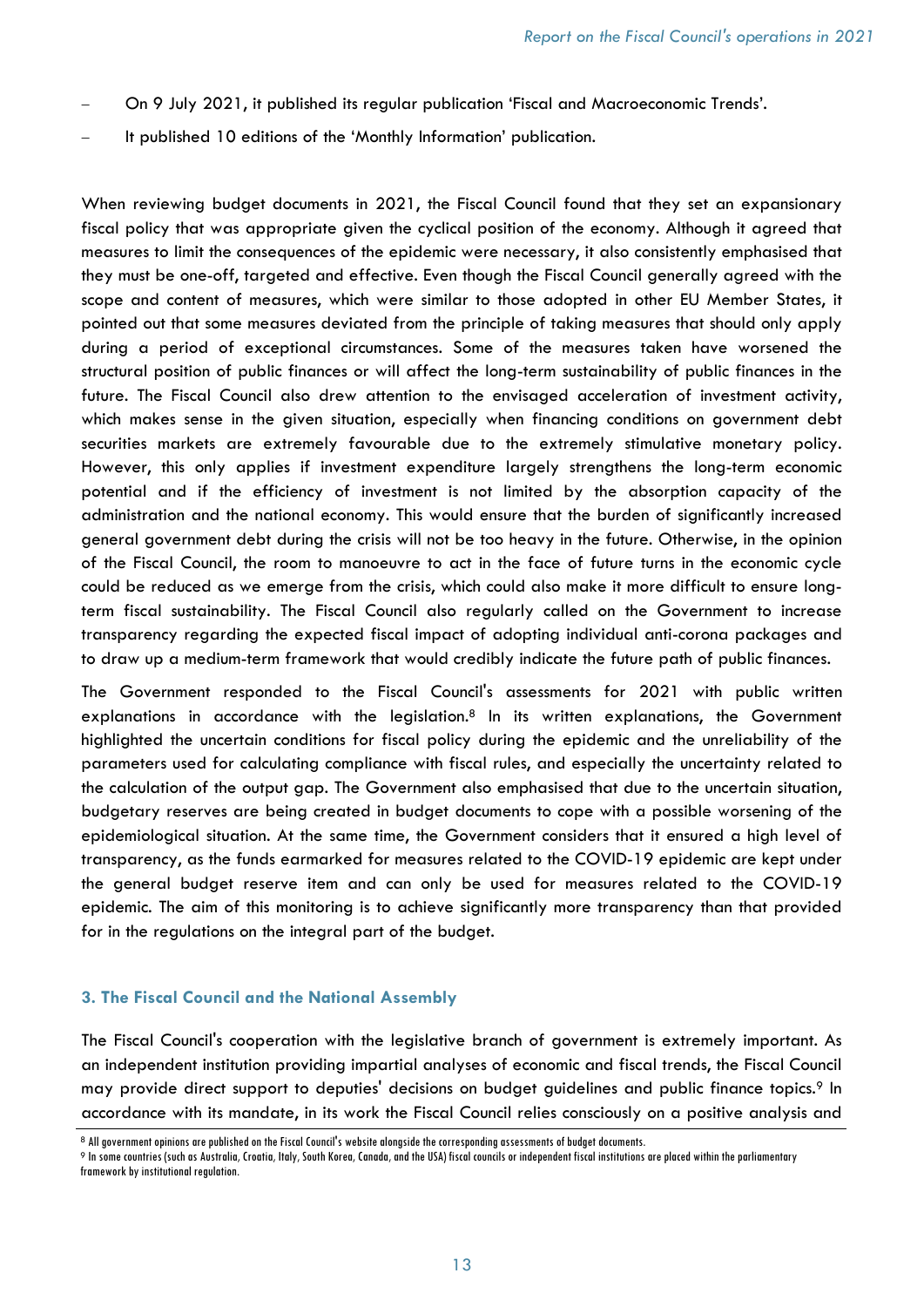does not provide regulatory opinions on specific fiscal measures and/or laws. This policy enables the Fiscal Council to maintain its impartial status, while at the same time ensuring the apolitical nature of its operations.

In 2021, the Fiscal Council's representatives attended six meetings of the Committee on Finance, one meeting of the National Assembly's Commission for Public Finance Supervision and one meeting of the National Council's Commission for the Economy, Trade, Tourism and Finance. The Fiscal Council also submits its assessments of budget documents and fiscal trends to the Government for response and to the National Assembly for consideration. Accordingly, it also takes part in the meetings held by the Committee on Finance, where it presents and explains its opinions and weighs them against the Government's opinions. If opinions on budget documents are provided, the Government must respond to them by explaining how such opinions will be taken into account or why they will not be taken into account (the "comply-or-explain" rule).

The legislation concerning the Fiscal Council's operations did not change in 2021.

# 4. The Fiscal Council's contact with the media

The key tasks of independent fiscal institutions include communicating with the media and informing the general public of their findings. Since the Fiscal Council merely provides opinions on budget documents that the Government is not obliged to take into account (only the "comply-or-explain" principle applies), it can only have an indirect impact on fiscal policy. Accordingly, its task is primarily to raise the awareness of the general public, public opinion makers and other stakeholders about the importance of ensuring a sustainable fiscal policy in the long term. A prerequisite for its views to be taken into account in public debates is the establishment of credibility, i.e. public confidence in the Fiscal Council's analyses and opinions.

In 2021, the Fiscal Council provided information about its work to the public by publishing recommendations and opinions and holding interviews and press conferences. The President of the Fiscal Council held four interviews with various media, covering a wide range of macroeconomic and fiscal topics. Media coverage of the Fiscal Council's publications doubled compared to the previous year and was similar to that in 2019. Media coverage focused on the spring and autumn assessments of the budget documents and on the new regular publication Monthly Information. The two press conferences were also widely covered, with the one in April being held virtually due to the epidemiological situation, and the one in October being held live.

As soon as it began to operate in 2017, the Fiscal Council set up its own website with a view to increasing the transparency and impartiality of its operations.<sup>10</sup> Through its website, the Fiscal Council provides access to the current published assessments, opinions, views and recommendations to the wider interested public. Legislation relating to the work of the Fiscal Council, cooperation agreements with other institutions, events in which the Fiscal Council participates and interviews with its members are also available on the website. During the 2019 upgrade of the website, a set of frequently asked questions with answers relating to the Fiscal Council's area of work was added to the website. In this way, the Fiscal Council aims to familiarise the public in a simple way with the basic concepts it uses in its work and communications. In 2020, a special section was added to the website to monitor the fiscal effects of measures designed to limit the consequences of the epidemic, whereas in 2021 the Fiscal

<sup>10</sup> https://www.fs-rs.si/news/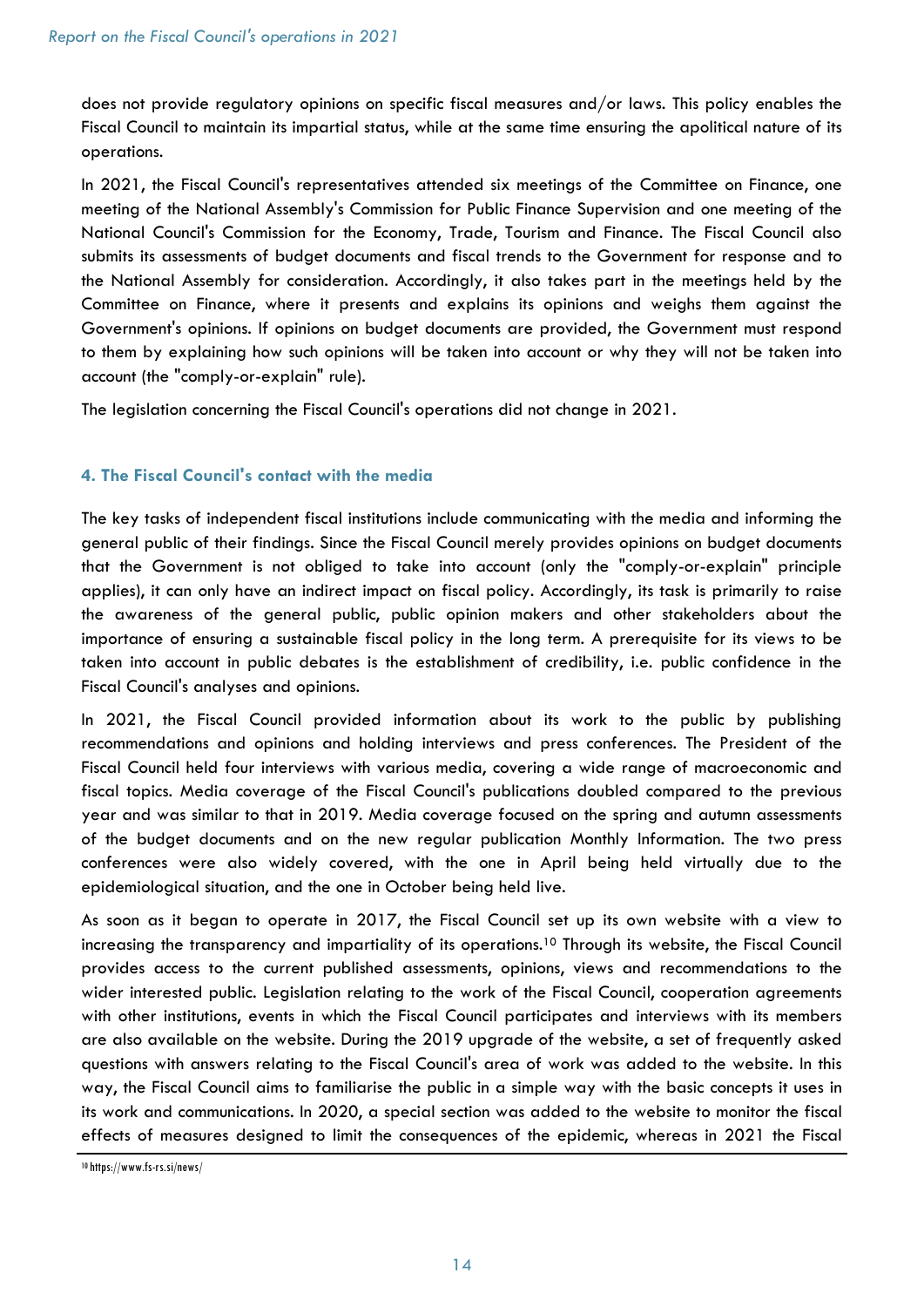

Council also regularly published updated data collected with the help of several institutions. The majority of publications, including other basic information on the Fiscal Council's operations, are also available in English.

In order to keep the wider public informed, the Fiscal Council launched a Twitter account at the beginning of 2021. On this social network, the Fiscal Council mostly posts messages when publishing its assessments, views and analyses, but also short alerts on publications by other institutions, in particular the EU IFIs, other independent fiscal institutions, Eurostat and the European Commission. Fiscal Council messages received over 150,000 views in 2021. In addition to reporting on the participation of the President of the Fiscal Council in the Committee on Finance's November discussion of the budget documents for 2022 and 2023, publications on the findings of the new Monthly Information publication had the most views.



Source: Press Clipping d.o.o., Fiscal Council calculations.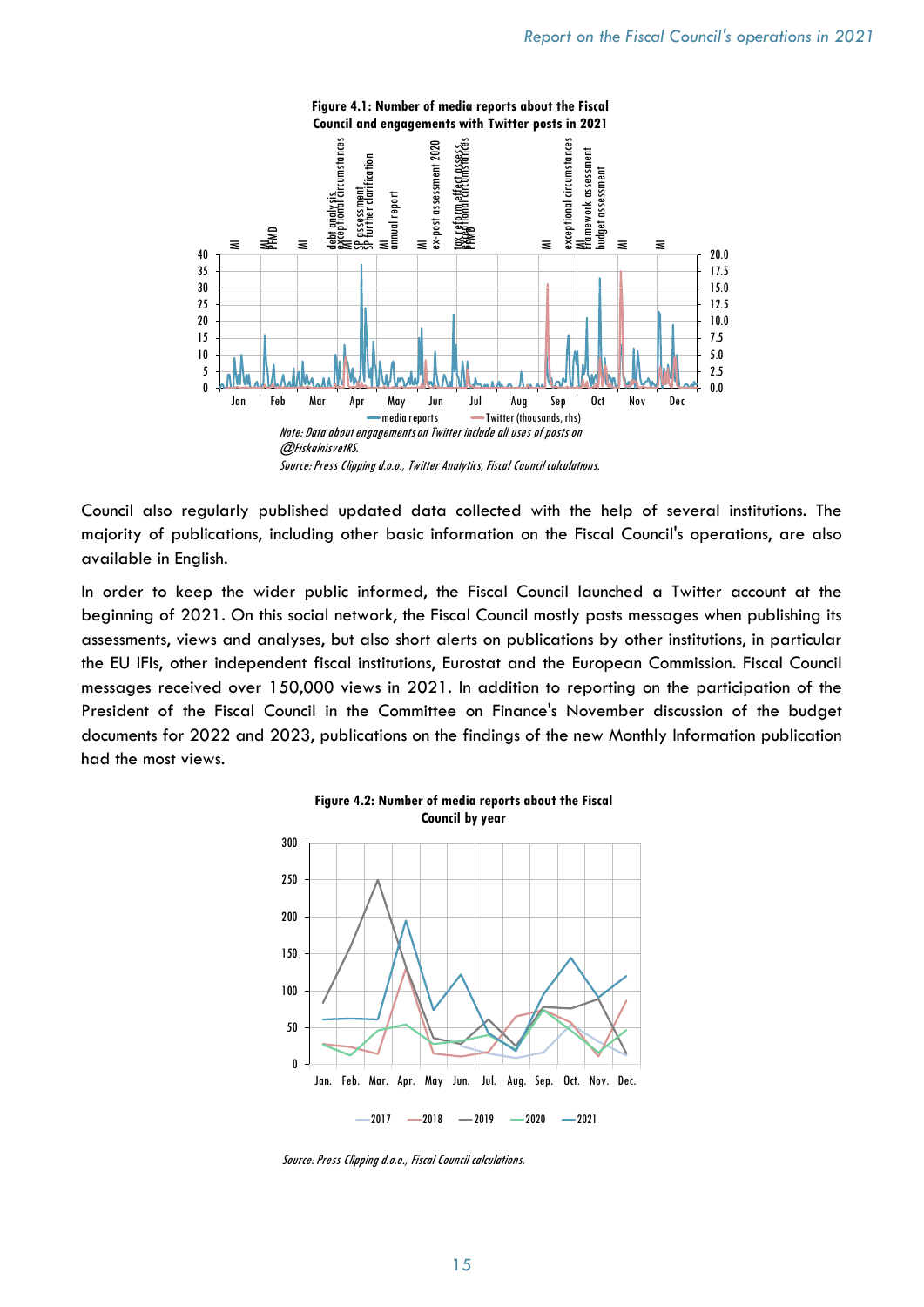#### 5. International cooperation of the Fiscal Council

Shortly after it began operating, the Fiscal Council joined international networks connecting similar institutions and participated in discussions with international institutions that analyse economic and fiscal developments in Slovenia. The purpose of joining international networks of independent fiscal institutions is to keep up with current trends in budgetary control, the exchange of information and the transfer of good practices of similar institutions. In addition to cooperating with other institutions that formulate and implement economic policy in Slovenia, the Fiscal Council also works with international institutions. In doing so, it presents and explains its views on the macroeconomic and fiscal developments in Slovenia.

#### 5.1 The Fiscal Council and networks of EU independent fiscal institutions

The Fiscal Council is part of the EU Network of Independent Fiscal Institutions (EUNIFI) and the European Union's Independent Fiscal Institutions network (EU IFI). The EUNIFI is a formal network of EU independent fiscal institutions whose work is organised by the European Commission (hereinafter: EC) and whose purpose is to link the institutions predominantly in terms of public finance governance and compliance with the fiscal rules laid down by EU law. The EU IFI<sup>11</sup>, however, is a voluntary and informal network of independent fiscal institutions, which provides a platform for exchanging views and information among its members, but without the participation of EU institutions. In 2021, Fiscal Council representatives attended two EUNIFI meetings (both virtual) and five EU IF regular meetings and two EU IFI seminars (all virtual). Representatives also attended one OECD PBO virtual meeting in 2021.

In 2021, the Fiscal Council prepared four contributions for an online presentation of fiscal developments in Slovenia within the EU IFI framework. The EU IFI usually publishes brief information on economic and fiscal developments in Member States four times a year.<sup>12</sup> Given the type of tasks, IMAD<sup>13</sup> usually presents macroeconomic forecasts in this context, while the Fiscal Council presents its view on short-term and long-term fiscal developments and related challenges and risks. In 2021, the Fiscal Council additionally prepared estimates of the fiscal effects of measures to limit the consequences of the epidemic. The main topic of this publication, which was prepared four times in 2021, was the fiscal response of individual countries to the epidemic and the impact of the epidemic on the functioning of independent fiscal institutions.

#### 5.2 Cooperation with international institutions

The Fiscal Council cooperates with the EC within the framework of the European Semester. In 2021, representatives of the EC met virtually with the Fiscal Council's Analysis Service twice, in April and October. Cooperation took place at a technical level and was intended to exchange views on the current and future budgetary developments, in particular in terms of the fiscal effects of measures to limit the consequences of the epidemic and the assessments of budget documents prepared by the

<sup>11</sup> http://www.euifis.eu/

<sup>12</sup>https://www.euifis.eu/eng/fiscal/174/european-fiscal-monitor

<sup>&</sup>lt;sup>13</sup>Due to its independent drawing-up of macroeconomic forecasts, which constitute the basis for the preparation of budget documents, IMAD is recognised as an independent fiscal institution and participates in the EU IFI and the EUNIFI.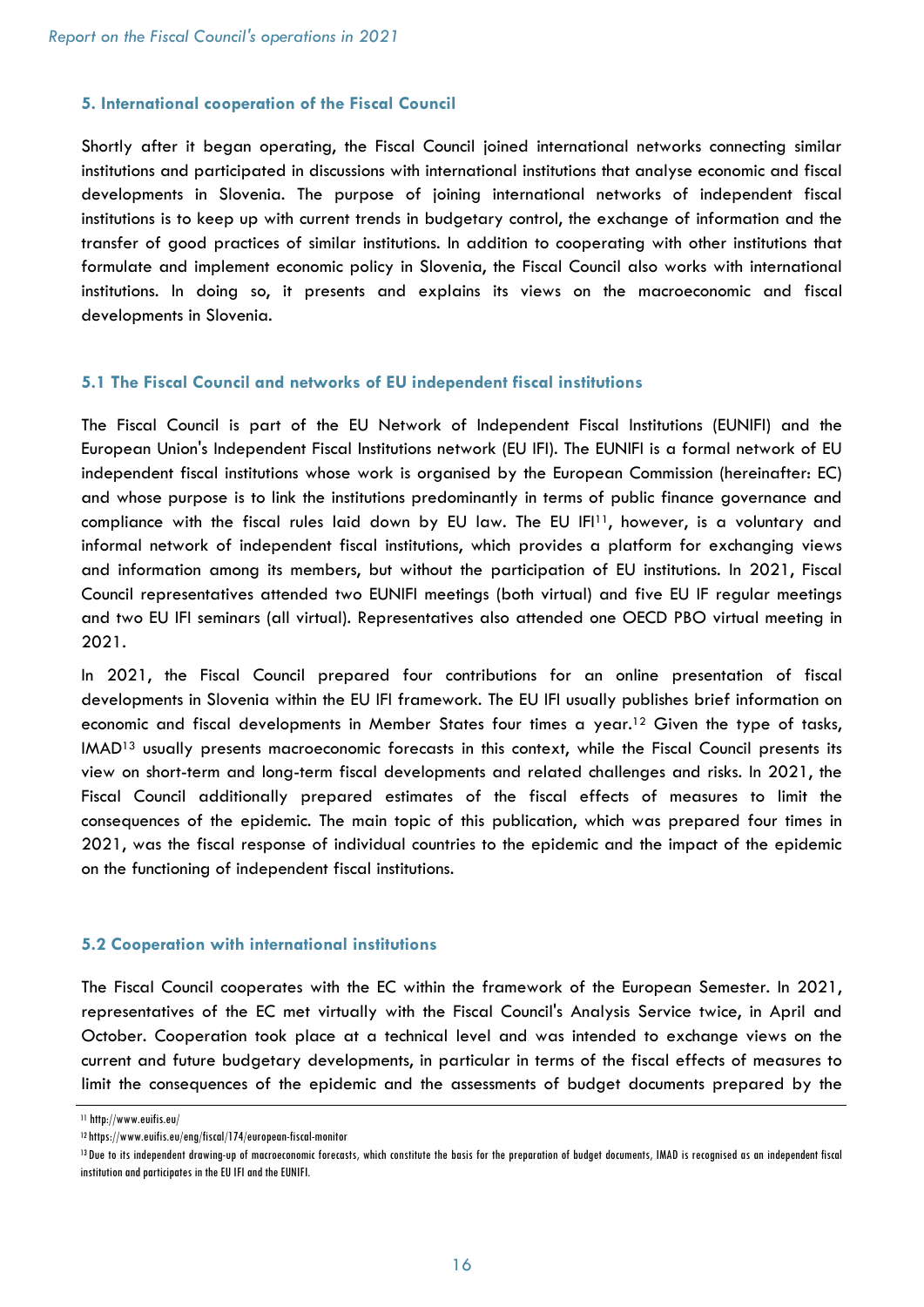Fiscal Council. In December, the President and the Head of the Analysis Service also attended a consultative meeting organised by EC to exchange views on changes to the EU's economic governance framework, in particular with regard to changes to the existing fiscal rules.

In 2020, the Fiscal Council was granted technical assistance for the construction of a model infrastructure to analyse the long-term fiscal sustainability. In October 2020, the Fiscal Council applied for a call under the Technical Support Instrument, which is launched annually by the European Commission.<sup>14</sup> Improved infrastructure in this area will provide the Fiscal Council with greater autonomy in preparing estimates of changes in parameters, especially with regard to social protection systems, which may affect the long-term fiscal sustainability. The project was approved in February 202115 and in 2021 the EC was looking for an external contractor to develop the planned model framework. The estimated duration of the project is 18 months.

The Fiscal Council also cooperates with the Organisation for Economic Co-operation and Development (hereinafter: OECD). Within the OECD, there is the network of parliamentary budget officials and independent fiscal institutions (the PBO network)<sup>16</sup>, which serves as a platform for the exchange of information and good practices. On the basis of multi-annual cooperation and monitoring, the OECD has drawn up good practice guidelines for the effective operation of fiscal councils. Representatives of the Fiscal Council attended the regular annual meeting of the network in 2021 (the meeting was held virtually). Within the network of independent fiscal institutions, the OECD also keeps a database17, which includes Slovenia, the purpose of which is to provide an overview of the key features of independent fiscal institutions.<sup>18</sup>

In 2021, the Fiscal Council met twice with representatives of the IMF mission to Slovenia. In 2021, the Fiscal Council also met with credit rating agencies. In September, it met with representatives of Moody's. At the meetings, the Fiscal Council gave its opinion on the economic and fiscal situation in Slovenia, especially in terms of the fiscal consequences of the epidemic or the fiscal effects of measures taken to limit them. Discussions also focused on long-term challenges to public finances.

As part of international cooperation, representatives of the Fiscal Council also took part in the following virtual events:

- a workshop on the role of fiscal policy in tackling the COVID-19 crisis, organised by DG ECFIN in January;
- a joint meeting of independent fiscal institutions with EFC Alternates in January;
- a seminar organised by the Irish Fiscal Council in February on fiscal sustainability in a post-COVID-19 world;
- an annual conference organised by the European Fiscal Board in February;
- a seminar organised by the EU IFI Network in September on changes to the Stability and Growth Pact;

<sup>14</sup>See https://ec.europa.eu/info/overview-funding-programmes/technical-support-instrument-tsi\_en

<sup>15</sup>See https://ec.europa.eu/slovenia/news/tsi-projects\_sl or https://ec.europa.eu/info/sites/default/files/tsi\_2021\_country\_factsheet\_slovenia.pdf

<sup>16</sup> http://www.oecd.org/gov/budgeting/oecdnetworkofparliamentarybudgetofficialspbo.htm

<sup>17</sup> http://www.oecd.org/gov/budgeting/OECD-Independent-Fiscal-Institutions-Database.xlsx

<sup>18</sup> The overview of key features covers a range of areas, including the legal basis, institutional form, leadership, the relationship with the legislative branch of government, the term of office and tasks, financial resources and the number of staff, independence, publications, access to information, transparency and an external evaluation of the work of independent fiscal institutions.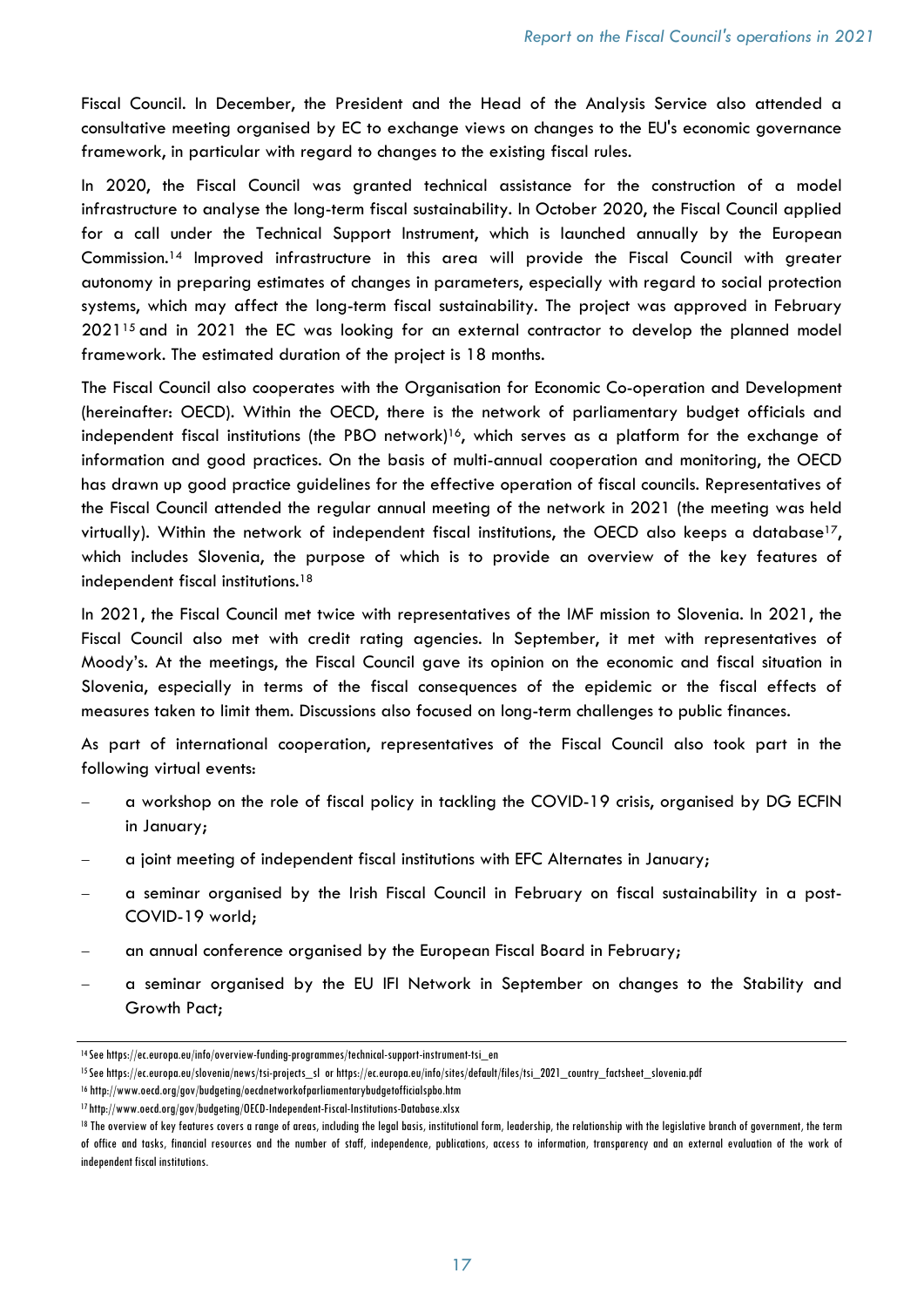- a seminar organised by DG ECFIN in November on the future of fiscal governance in the EU, and
- a seminar organised by DG ECFIN in December on economic policy coordination in the euro area.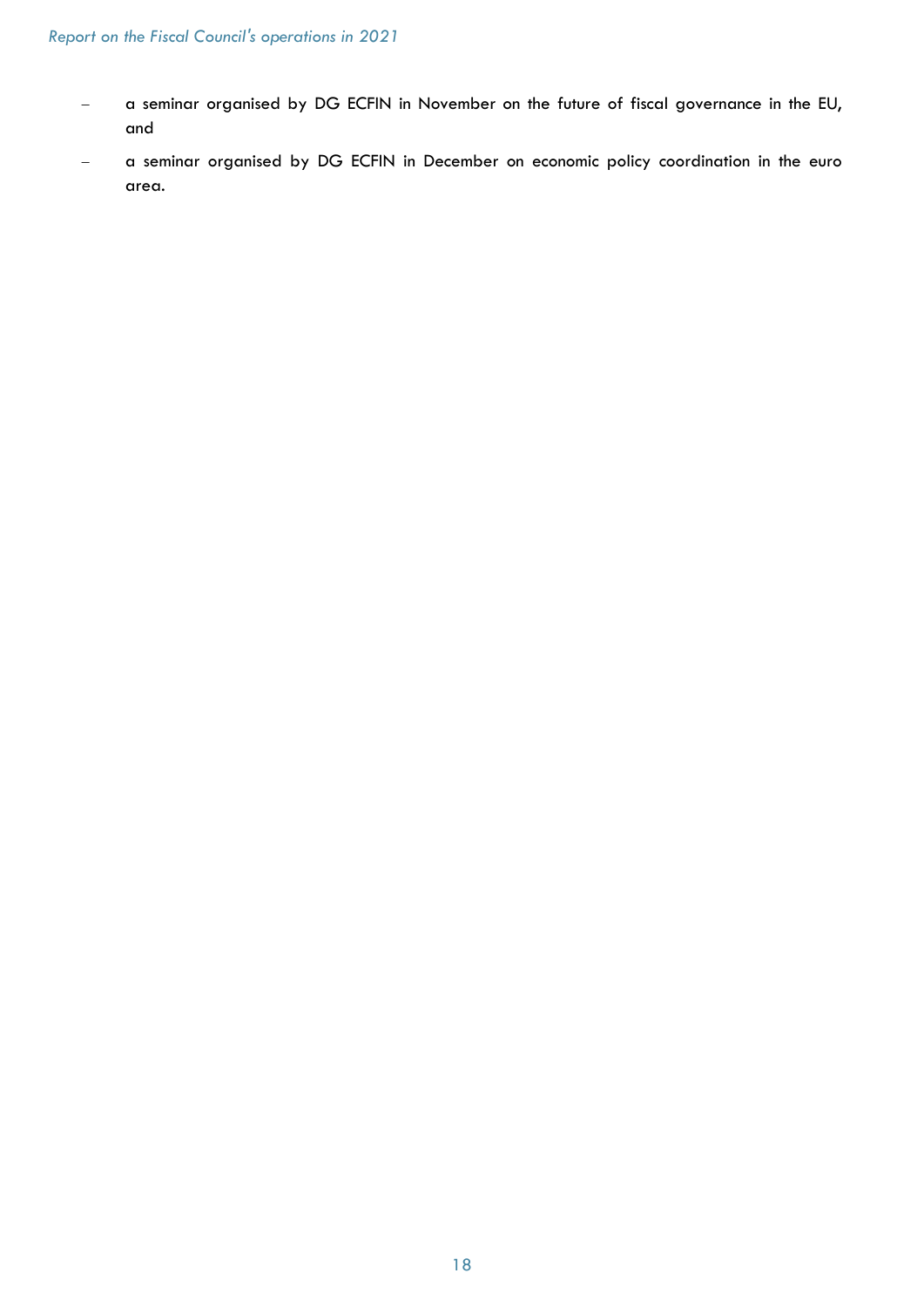#### Annex 1: The Fiscal Council's operations in 2021

(Summary of the document "Obrazložitve zaključnega računa proračuna za leto 2021" (Notes on the Annual Financial Statement of the Budget of the Republic of Slovenia for 2021)).

In accordance with the provisions of Article 12 of the Rules on the common bases for work procedures of financial services of direct spending units of the budget of the Republic of Slovenia, in April 2017 the President of the Fiscal Council issued Financial Management Instruction No. 00-1/2017/3, which regulates the organisation of financial management and the way financial management is carried out, the responsible persons and signatories, the preparation of the financial plan, the execution of the financial plan, reporting on the use of budgetary resources, and internal control. Financial management is carried out by the Court of Audit's Finance and Accounting Service. Financial management is carried out in a single computerised accounting programme, MFERAC. The Public Accounting Directorate of the Ministry of Finance is responsible for keeping accounting records. The organisation and management of accounting at the Ministry of Finance is governed by the Accounting Rules, No. 450-221/2017/1.

Funds in the amount of EUR 676,388.00 were originally planned for the implementation of the tasks of the Fiscal Council for 2021 (Official Gazette of the Republic of Slovenia [Uradni list RS], Nos 75/2019 – the Adopted Budget of the Republic of Slovenia for 2021 and 174/20 – the Amendments to the Budget of the Republic of Slovenia for 2021). Due to operational constraints as a consequence of the COVID-19 epidemic and on the basis of the letter from the Ministry of Finance No. 4103- 1/2021/791 of 3 December 2021, proposals have been made to transfer the remaining balance to budget item 7640 – Reserve of the Republic of Slovenia. The transfers were made in accordance with Decisions of the Government of the Republic of Slovenia No. 41012-99/2021/2 of 17 December 2021 and No. 41012-101/2021/3 of 26 December 2021.

The adopted financial plan was thus reduced by EUR 166,500.00, specifically item 160001 – Salaries by EUR 16,600, item 160002 – Material costs by EUR 131,500.00, item 160003 – Investments and major maintenance by EUR 16,900, and item 200479 – Control of the COVID-19 epidemic by EUR 1,500.

As at 31 December 2021, the financial plan for 2021 thus totalled EUR 509,888.00. In 2021, a total of EUR 504,588.34 was spent, accounting for 74.6% of the adopted budget and 99.0% of the financial plan in force.

#### Notes on some major expenditure items of the Fiscal Council for 2021:

1) Salaries were calculated and paid in accordance with the provisions of the Public Sector Salary System Act (ZSPJS), the Fiscal Balance Act (ZUJF), the Public Employees Act, the Implementation of the Republic of Slovenia Budget for 2021 and 2022 Act (ZIPRS2122), the Act Regulating Salaries and Other Labour Costs in the Public Sector for 2020 and 2021 and on the Extraordinary Adjustment of Pensions, the provisions of the Collective Agreement for the Public Sector, the Collective Agreement in the Republic of Slovenia, Annexes to the Collective Agreement for Non-Commercial Activities in the Republic of Slovenia, and other regulations and internal acts of the Fiscal Council.

Holiday pay for 2021 was EUR 1,024.24 for public office holders (in accordance with the provisions of the Employment Relationships Act and the minimum wage for 2021 published in the Official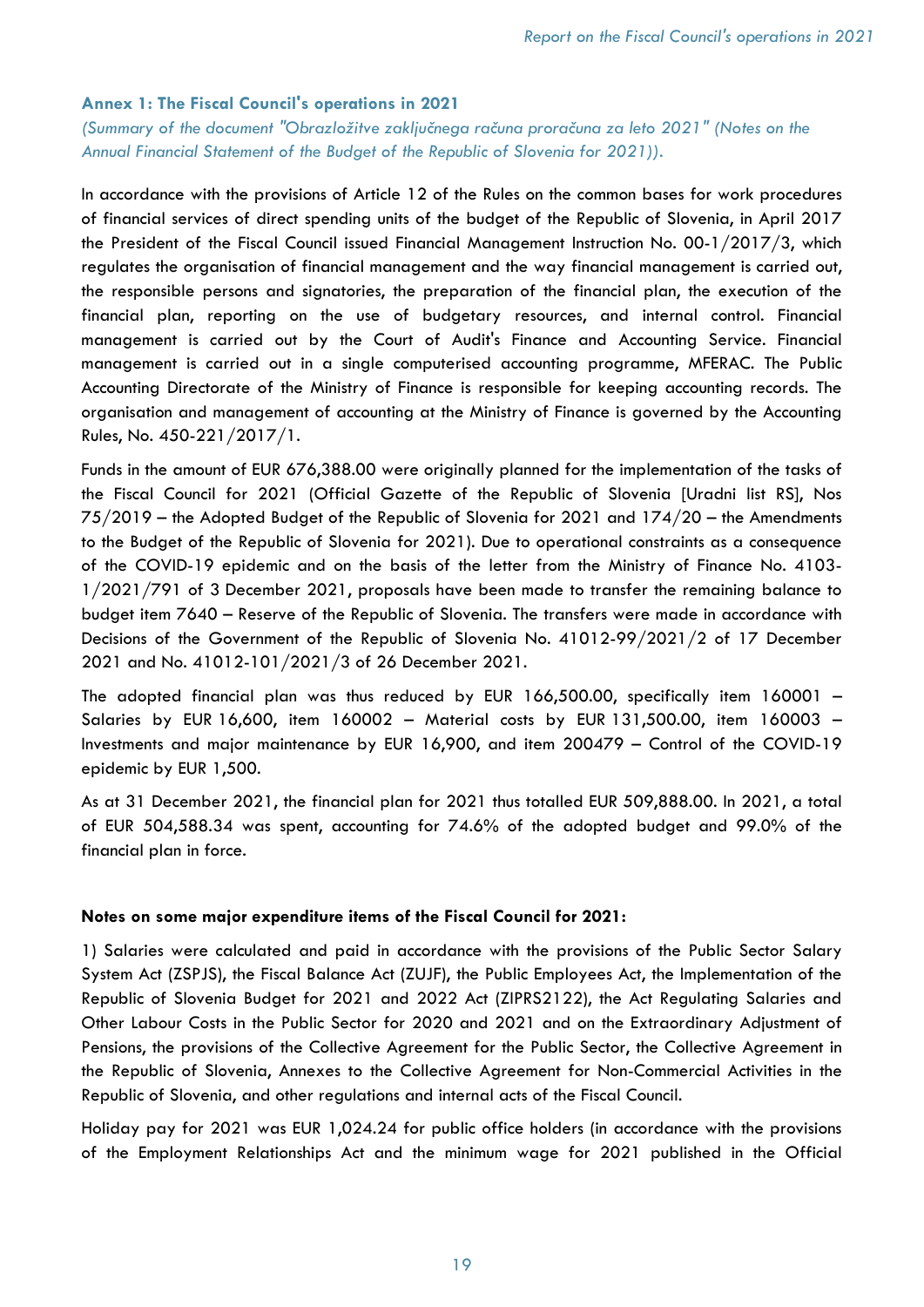Gazette of the RS [Uradni list RS], No. 12/21) and EUR 1,050 for public employees (Annex to the Collective Agreement for Non-Commercial Activities published in the Official Gazette of the RS [Uradni list RS], No. 88/21).

Labour costs were higher in 2021 compared to 2020 due to the transfer of a public employee, higher overtime pay and performance-related bonuses for regular work. However, the payment of reimbursements for transport costs to and from work due to homeworking was lower compared to 2020.

For salaries and benefits, EUR 371,128.00 was allocated in the existing financial plan, which represents 72.79% of the total funds planned for 2021.

A total of EUR 369,869.72 was spent on the payment of salaries, other expenditure on employees and benefits, representing 99.66% of the planned funds for salaries and benefits, or 72.79% of the total funds spent.

|                                                                 |            |         | share in total        |
|-----------------------------------------------------------------|------------|---------|-----------------------|
|                                                                 | 2020       | 2021    | expenditure           |
|                                                                 | <b>EUR</b> | EUR     | $(\frac{6}{6}, 2021)$ |
| <b>Expenditure on salaries and duties</b>                       |            |         |                       |
| Salaries, supplements and other                                 | 286,548    | 296,040 | 58.7                  |
| <b>Annual allowance</b>                                         | 5,643      | 6,248   | 1.2                   |
| Restitutions, work-related bonuses                              | 13,413     | 18,160  | 3.6                   |
| Social security contributions                                   | 44,528     | 46,785  | 9.3                   |
| Collective supplementary pension insurance according to ZKDPZJU | 2,520      | 2,636   | 0.5                   |
| Total                                                           | 352,653    | 369,869 | 73.3                  |
| <b>Material expenditure</b>                                     |            |         |                       |
| Stationery and general goods and services                       | 11,230     | 12,936  | 2.6                   |
| Special goods and services                                      | 1,127      | 355     | 0.1                   |
| Energy, water, communal services and communications             | 5,406      | 8,041   | 1.6                   |
| Transport costs and services                                    | 22         | 0       | 0.0                   |
| Expenses on business travel                                     | 3,885      | O       | 0.0                   |
| Regular maintenance                                             | 2,313      | 2,987   | 0.6                   |
| <b>Business rents</b>                                           | 40,416     | 54,280  | 10.8                  |
| Other operative expenditure                                     | 61,168     | 55,380  | 11.0                  |
| <b>Total</b>                                                    | 125,568    | 133,979 | 26.6                  |
| Expenditure on investment and investment maintainance           |            |         |                       |
| Other means of transport                                        | 592        | 0       | 0.0                   |
| Hardware computer equipment                                     | 2,439      | 49      | 0.0                   |
| <b>Telecommunication equipment</b>                              | 58         | 203     | 0.0                   |
| Audio-visual equipment                                          | 1,915      | 30      | 0.0                   |
| Intangibles (computer software)                                 | 1,798      | 457     | 0.1                   |
| Other equipment                                                 | 1,109      | 0       | 0.0                   |
| <b>Total</b>                                                    | 7,910      | 739     | 0.1                   |
| <b>Total expenditure</b>                                        | 486,131    | 504,588 | 100.0                 |

# Table 1: Fiscal Council expenditure

Source: Notes to the Annual Financial Statement of the Budget of the Republic of Slovenia for 2020 and 2021.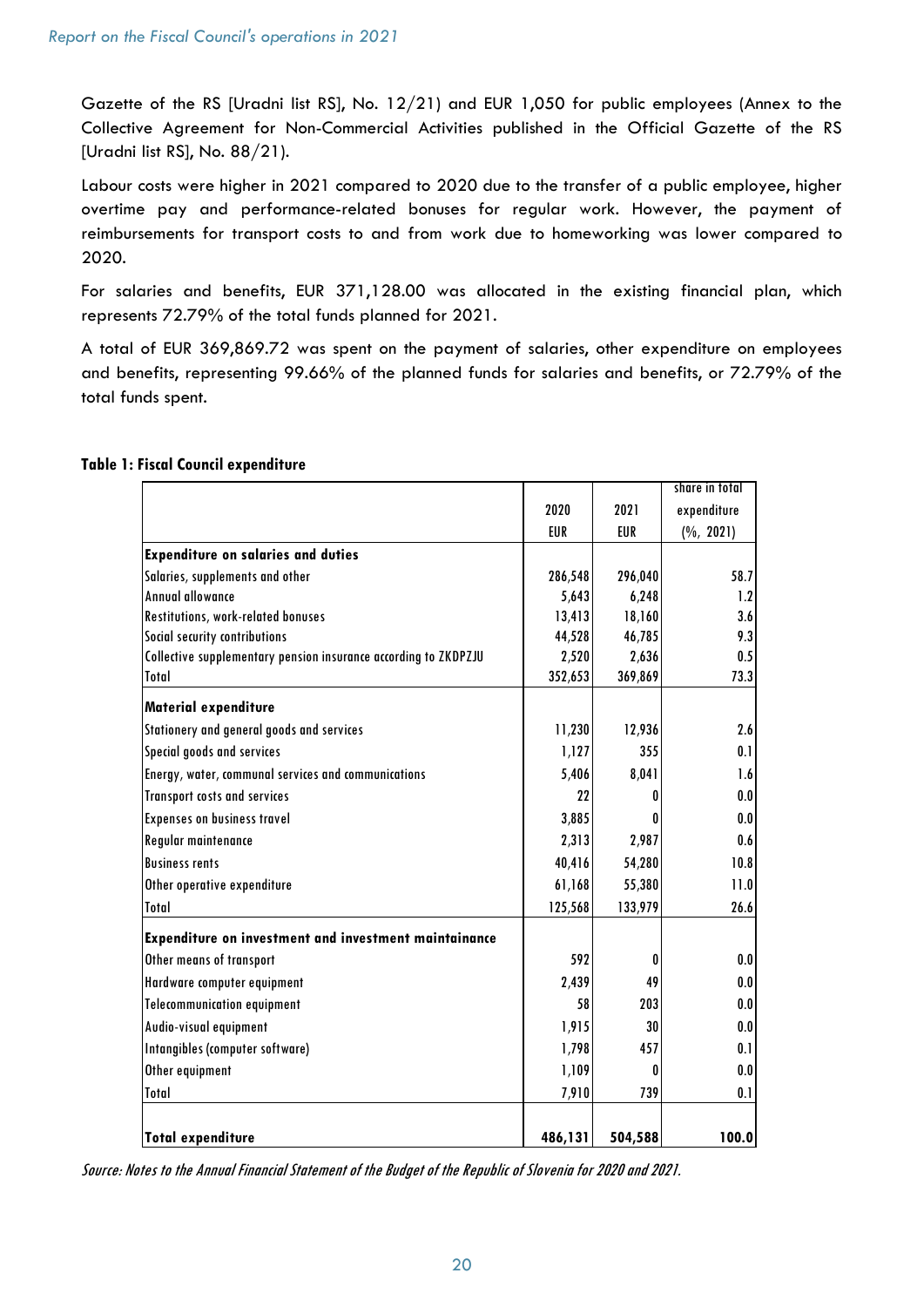2) Pursuant to Article 10 of the Fiscal Rule Act (Official Gazette of the Republic of Slovenia [Uradni list RS], No. 55/15), on 27 March 2017 the Fiscal Council and the Court of Audit entered into the Agreement on providing administrative and technical support and premises for the needs of the Fiscal Council No. 014-1/2017/1 as amended (hereinafter: the Agreement). In order to share a meeting room, on 8 July 2020, the Court of Audit and the Fiscal Council concluded a new Agreement on providing administrative and technical support and the sharing of premises and equipment No. 014- 2/2020/1 as amended.

In accordance with the agreement, tasks relating to information technology, the main office, human resources and general affairs, finance, legal affairs and other tasks for the Fiscal Council are performed by the services of the Court of Audit. In 2021, EUR 54,826.82 was spent on administrative and technical assistance. The costs of administrative and technical assistance are recorded as "other operating expenditure".

In accordance with the agreement, the Court of Audit may use the meeting room on the business premises of the Fiscal Council, for which it pays the corresponding average daily usage fee, which amounts to a share of 11.09% per month of use, and for the first three months of 2021 it also used one office on the Fiscal Council's premises. The reimbursement for the use of the business premises in 2021 was EUR 1,213.07.

Under the "commercial rents and leases" account, the highest cost is the rent for the business premises at Likozarjeva ulica 3 in Ljubljana (EUR 50,267.91). The monthly rent for business premises is EUR 4,266.50. The Fiscal Council also covers the general costs of building management and common areas, which are determined by a special agreement. The meeting room at Likozarjeva 3 in Ljubljana is also used by the Court of Audit of the Republic of Slovenia by agreement between the two institutions.

The Fiscal Council is also part of the EU IFIs network, which is linked to the CEPS (Centre for European Policy Studies), and performs the tasks of the EU IFI Secretariat. The membership fee for 2021 was EUR 500.00.

|                                                   | Intangible | Immovable assets Equipment and |                | Total  |
|---------------------------------------------------|------------|--------------------------------|----------------|--------|
|                                                   | assets     |                                | other tangible |        |
|                                                   |            |                                | assets         |        |
| <b>PURCHASE VALUE</b>                             |            |                                |                |        |
| As at 1 January 2021                              | 16,164     | 0                              | 35,652         | 51,817 |
| <b>Direct acquisition</b>                         | 1,572      | 0                              | 282            | 1,854  |
| <b>Removal</b> - transfer                         | 0          | 0                              | -145           | $-145$ |
| <b>LAs at 31 December 2021</b>                    | 17,736     | 0                              | 35,789         | 53,525 |
| <b>VALUE ADJUSTMENT</b>                           |            |                                |                |        |
| As at 1 January 2021                              | 8,586      | 0                              | 28,760         | 37,347 |
| Reduction of value due to exclusions or transfers |            |                                | -145           | $-145$ |
| <b>Value adjustment</b>                           | 3,286      | 0                              | 2,309          | 5,595  |
| As at 31 December 2021                            | 11,873     | 0                              | 30,924         | 42,796 |
| <b>RESIDUAL VALUE</b>                             |            |                                |                |        |
| As at 31 December 2021                            | 5,863      | 0                              | 4,866          | 10,729 |

Table 2: Value of tanglible and intangible fixed assets in 2021

Source: Notes to the Annual Financial Statement of the Budget of the Republic of Slovenia for 2021.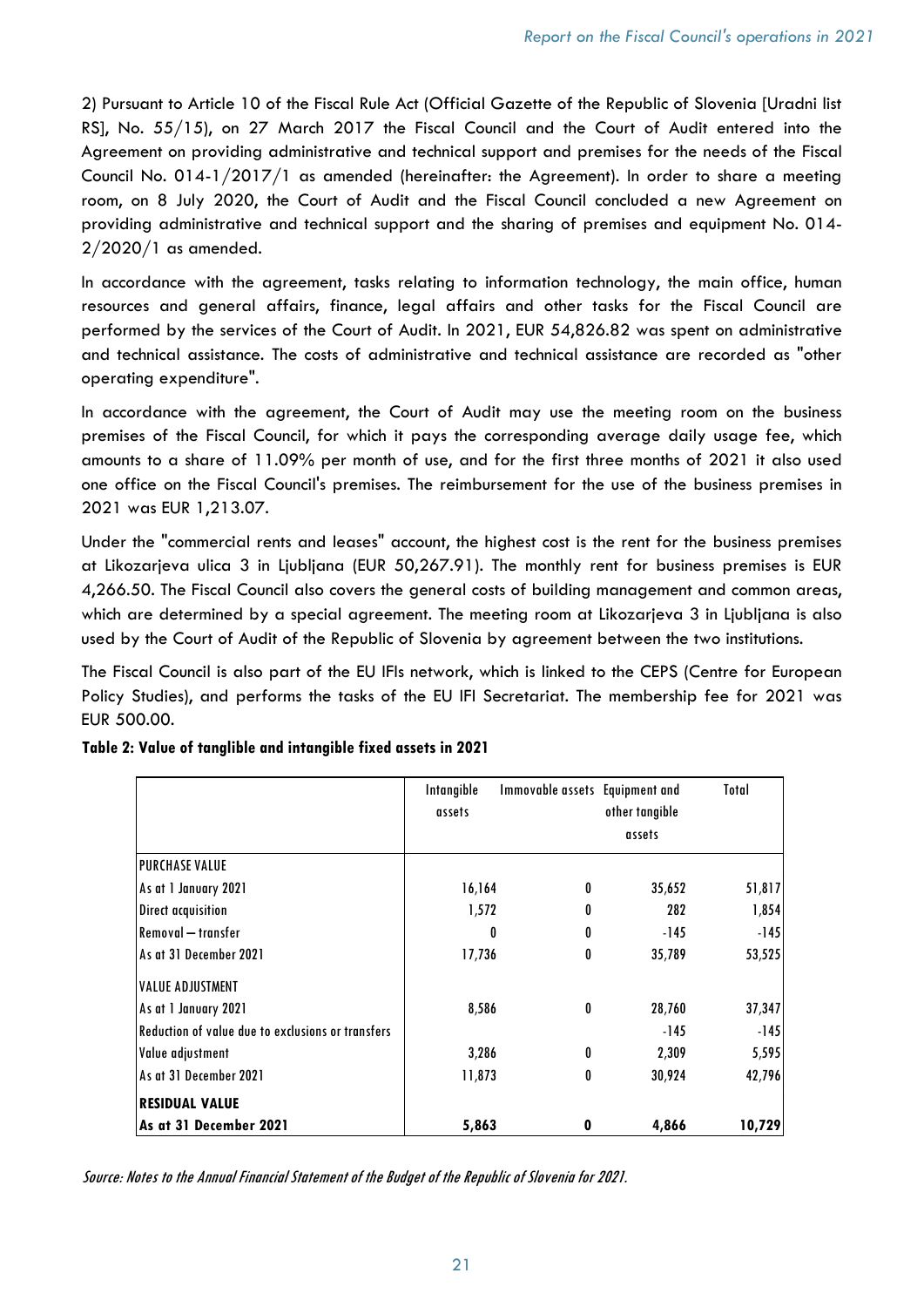3) For investments and major maintenance, EUR 2,150 in budget funds was allocated in the existing financial plan (EUR 2,100 under budget item 160003 – Investments and major maintenance and EUR 50 under budget item 200479 – Funds to tackle the COVID-19 epidemic), which represented 0.42% of total funds under the existing 2021 financial plan.

A total of EUR 739.21 was spent, which represents 34.38% realisation of the total funds for investment in the existing financial plan or 0.15% of total expenditure in 2021. Investment expenditure was financed from budget funds.

Investments in 2021 included:

- Matlab software update (EUR 457.20),
- mobile phones (EUR 203.00)
- camera (EUR 30.43)
- shelves (EUR 48.58).

# Notes on some balance sheet items for 2021

As at 1 January 2021, the Fiscal Council also reported in its balance sheet outstanding expenditure in the amount of EUR 41,352.74, which was settled at the beginning of 2021. These included the following liabilities incurred in 2020, the documents for which were received in December 2020 and January 2021:

- the payment of salaries, benefits and the reimbursements of costs and the collective supplementary insurance premium for December 2020 in the amount of EUR 29,455.15;
- payments to suppliers for services rendered and materials supplied in the amount of EUR 7,359.84;
- services provided and calculated expenses of budget users in the amount of EUR 4,537.75.

As at 31 December 2021, the Fiscal Council did not have any funds recorded in the account of the Ljubljana Office of the Public Payments Administration of the Republic of Slovenia. The Fiscal Council operates through the account of the budget of the Republic of Slovenia.

In recording intangible assets, real estate, equipment and other tangible fixed assets, the Rules on the method and rates of depreciation of intangible fixed assets and tangible fixed assets (Official Gazette of the Republic of Slovenia [Uradni list RS], No. 45/05, as amended) and the Accounting Act (Official Gazette of the Republic of Slovenia [Uradni list RS], No. 23/99, 30/02-ZJF-C, 114/06-ZUE) were taken into account.

Two mobile phones with a book value of EUR 0 at the date of disposal were removed from the fixed asset register due to obsolescence. A part of the telecommunication equipment of T-2 d.o.o. was also removed from the off-balance-sheet records for the purpose of replacement. The value of the equipment as at 31 December 2020 was EUR 544.64, and as at 31 December 2021 it was EUR 454.85. As at 31 December 2021, the present value of intangible assets and tangible fixed assets was EUR 10,728.69.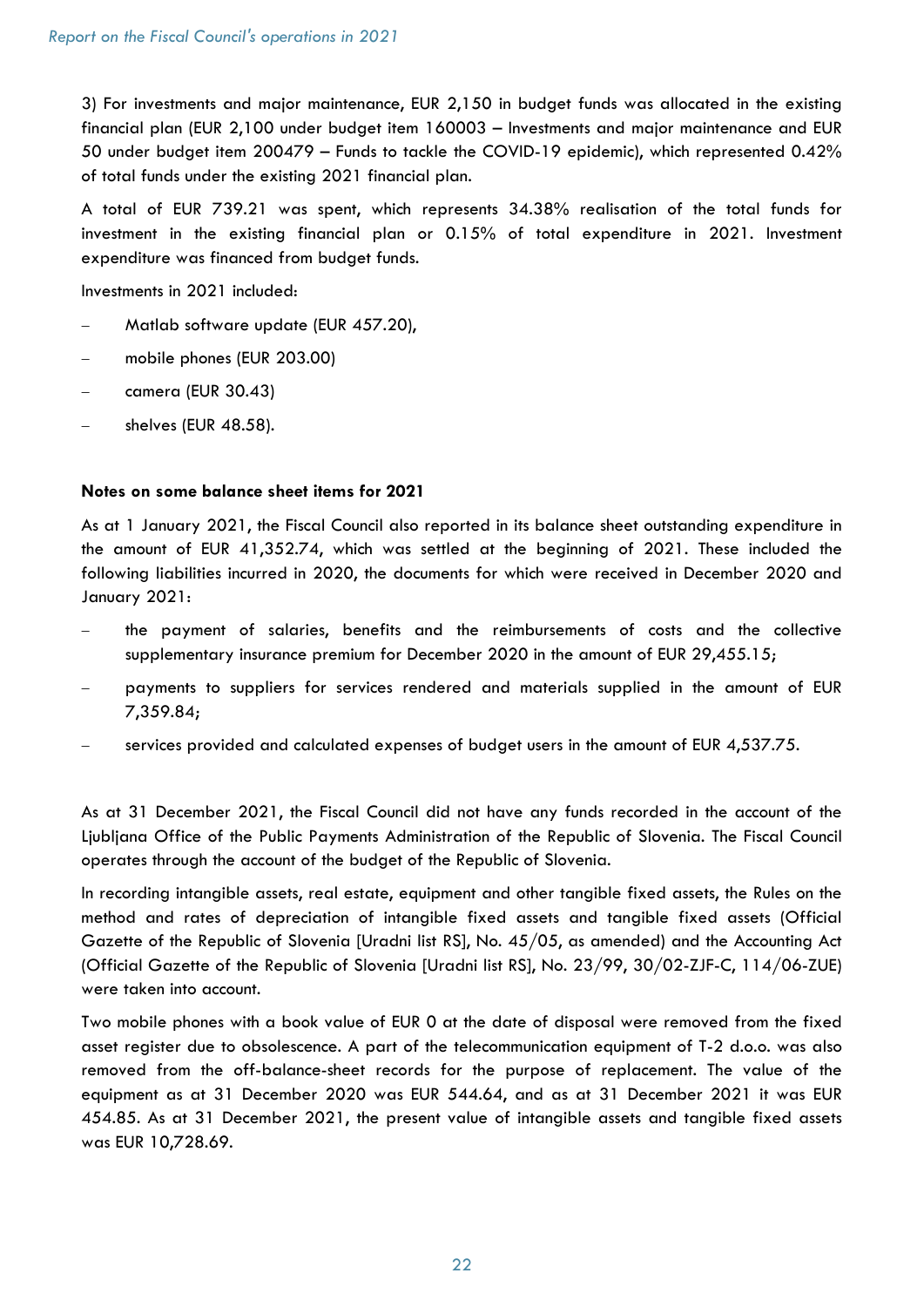As at 31 December 2021, the Fiscal Council reported in its balance sheet outstanding expenditure in the amount of EUR 47,918.58, which was carried over into 2022.

These claims relate to the following:

- short-term receivables from direct budget users amounting to EUR 64.53 (receivables from the Court of Audit for the use of the meeting room in November and December 2021);
- other short-term receivables amounting to EUR 588.42 (receivables from the Health Insurance Institute of Slovenia (ZZZS) arising from the calculated and paid sick leave for November and December 2021);
- outstanding current expenditure amounting to EUR 47,265.63 (which includes calculated and unpaid salaries, benefits, premiums for collective supplementary insurance for public employees and reimbursements of expenses for December 2021 amounting to EUR 30,661.30, services rendered and materials and equipment supplied, amounting to EUR 11,351.63, and services rendered to direct budget users amounting to EUR 5,252.70).

Outstanding expenditure shown in the balance sheet as at 31 December 2021 has fallen due for payment in 2022.

As at 31 December 2021, the Fiscal Council reported in its balance sheet short-term liabilities and accrued and deferred liability items in the amount of EUR 47,918.58, which will be paid in 2022.

These liabilities relate to the following:

- short-term liabilities to employees arising from salaries in the amount of EUR 26,494.05 (net salaries of EUR 15,772.50, employer contributions of EUR 5,688.76, liabilities from income tax prepayment of EUR 4,279.77 and other short-term liabilities to employees amounting to EUR 753.02 – separation allowance, meal allowance, travel allowance);
- short-term liabilities to suppliers in the amount of EUR 11,351.63 (for materials supplied and services provided in November and December 2021, of which EUR 371.47 relates to a commitment to purchase MS software licences);
- other short-term operating liabilities in the amount of EUR 4,167.25 (EUR 3,946.73 for the calculated employer contributions and EUR 220.52 for premiums for collective supplementary insurance for December 2021);
- short-term liabilities to users of the standard chart of accounts in the amount of EUR 5,252.70 (liabilities to the Court of Audit for administrative and technical services provided in December 2021);
- unpaid non-tax revenue of EUR 64.53 (relating to an invoice issued to the Court of Audit for the use of the meeting room in November and December 2021);
- accrued and deferred liability items in the amount of EUR 588.42 (relating to the calculated and paid sick leave for November and December 2021).

As at 31 December 2021, a general fund for intangible assets and tangible fixed assets totalling EUR 10,728.69 was shown on the Fiscal Council's books among own funds and long-term liabilities. The gross balance sheet also shows long-term operating liabilities from the purchase of Microsoft software for the period 2021–2023 totalling EUR 1,114.41 to be paid in three instalments. The first and second instalments fall due in 2022.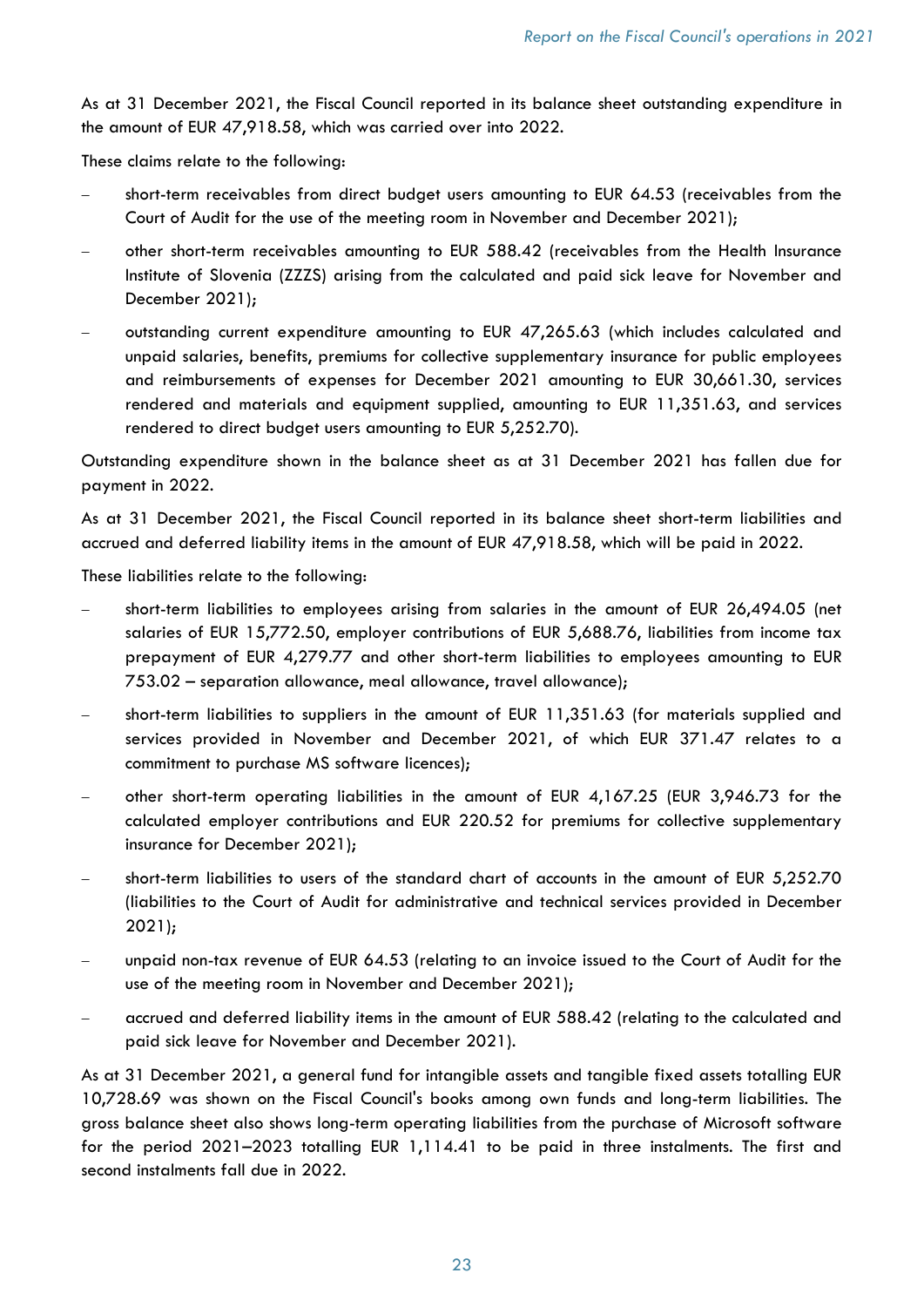As at 31 December 2021, the Fiscal Council's books recorded off-balance-sheet equipment in a total amount of EUR 2,311.55, which is not owned by the Fiscal Council but is held in temporary use. This equipment includes communication technology equipment (owner T-2 d.o.o.) in the amount of EUR 454.85, a Canon multifunctional device in the amount of EUR 1,506.70 and a water cooler and heater in the amount of EUR 350.00.

The Fiscal Council conducted an internal audit of its operations for 2021, which included audits of:

- the annual inventory of assets and liabilities for 2021;
- the legal basis for the annual inventory;
- procedures and decision-making regarding the write-off of assets;
- an overview of implementation by item and by account;
- for a selected sample, a review of other operating expenditure.

The audit was performed by the external auditor REVIDERA, družba za revizijo in podjetniško svetovanje, d.o.o., Tomažičeva ulica 4, 2310 Slovenska Bistrica. The audit did not reveal any deviations from the prescribed standards of operation.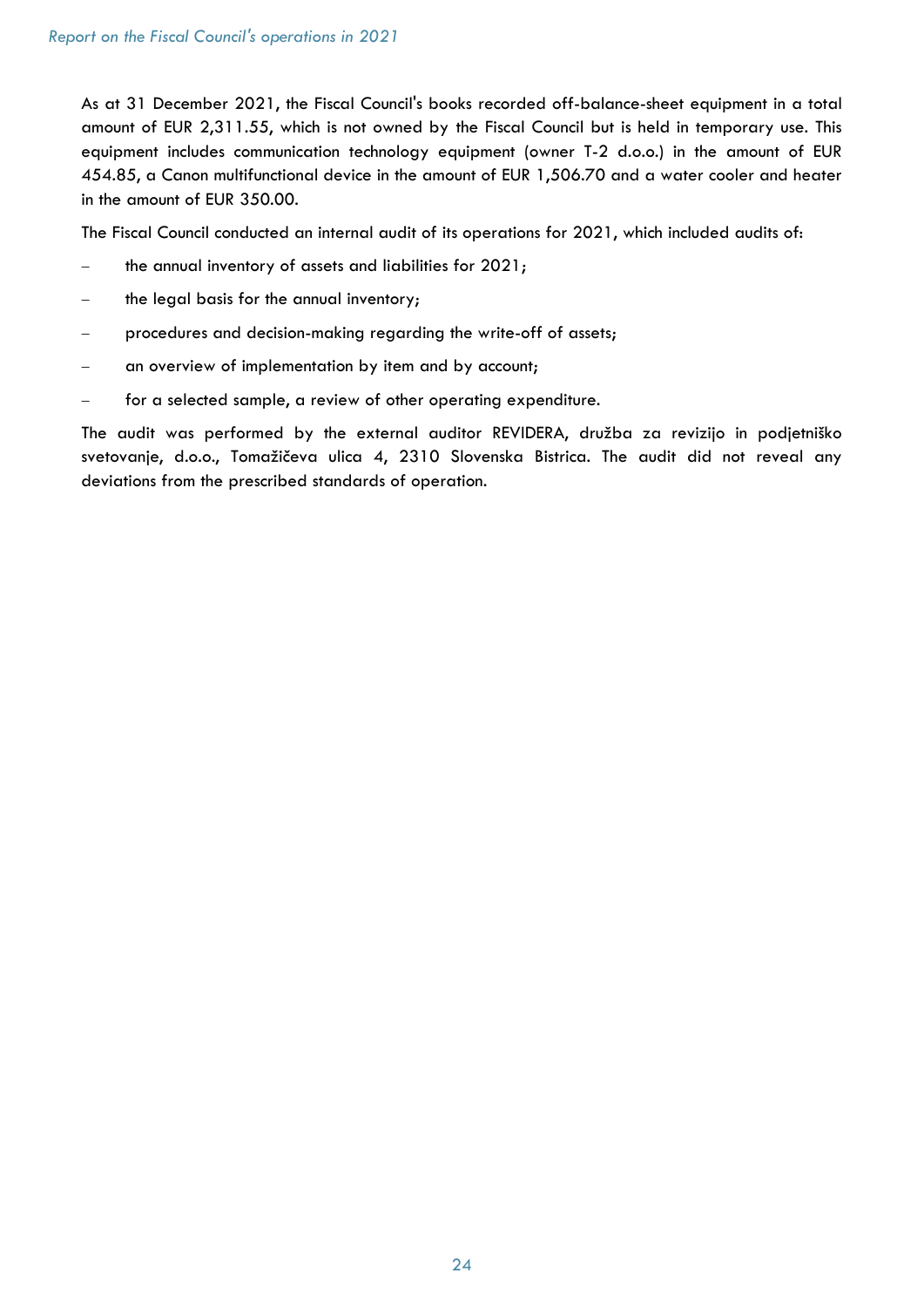# Annex 2: Summaries of Fiscal Council's assessments in 2021

# 4/2/2021

#### Fulfilment of conditions for the existence of exceptional circumstances in 2022

On 25 March 2021, pursuant to paragraph two of Article 12 of the Fiscal Rule Act the Government of the Republic of Slovenia communicated a decision of the 66th regular session of 24 March 2021 requesting the Fiscal Council to assess the existence of the exceptional circumstances in 2022.

The Fiscal Council notes that in 2022, given the available information and forecasts at the time of drafting this assessment, at least one of two conditions will be met which under Article 12 of the Fiscal Rule Act enable exceptional circumstances to be enforced and thus permit a deviation from the applicable rules within the measures aimed at mitigating the consequences of an unusual event, provided that this does not jeopardise the medium-term sustainability of the public finance. Such a finding is subject to uncertainty and may change in the future. The Fiscal Council will regularly check the fulfilment of the stated conditions for the enforcement of exceptional circumstances in the case of any updated macroeconomic forecasts or assessment of future budget documents.

#### 4/19/2021

#### Assessment by the Fiscal Council: Assessment of budgetary documents for 2021–2024

In the current uncertain climate, deviations from the medium-term balance are permitted due to exceptional circumstances in accordance with the Fiscal Rule Act, provided that this does not endanger fiscal sustainability in the medium term. The projections for 2021 and 2022 in the submitted budget documents indicate an expansionary fiscal policy that is countercyclical according to currently available forecasts; however, certain measures that have already been adopted are also structural and will therefore burden future public finances. The anticipated worsening of the structural position in these two years is mostly the result of the increased investment activity of the state, which is to be financed only to a lesser extent by European funds. In the 2023–2024 period, the anticipated decrease in the headline deficit indicates a slightly more restrictive fiscal policy, which would be appropriate considering the current macroeconomic projections. In addition, for a certain part of expenditure, the projection is not realistic and its realisation would require the adoption of measures that are not presented in the submitted documents. The assumptions regarding the ability to obtain European funds are also quite optimistic. Up to and including 2024, more than three quarters of all grants available in the next ten years are expected to be spent. An increase in debt in a crisis is largely understandable, but the anticipated high nominal growth in debt would have to be efficiently used to strengthen economic potential. In this regard, it should be noted that, if debt is persistently high, this could additionally endanger fiscal sustainability in the long term, particularly considering the public finance challenges of population ageing and possible new shocks.

In October 2020 and April 2021, the Fiscal Council found that, according to the data available when the assessments for 2021 and 2022 were made, at least one of the two conditions laid down in the Fiscal Rule Act for invoking exceptional circumstances was met. The Fiscal Council stressed that these findings were not fixed and that it would regularly verify them each time budget documents are submitted. At the time of the preparation of the assessment of budget documents, the European Commission did not yet adopt the final decision to extend the activation of the general escape clause into 2022. It will adopt the decision on the basis of its own updated forecasts, taking into account the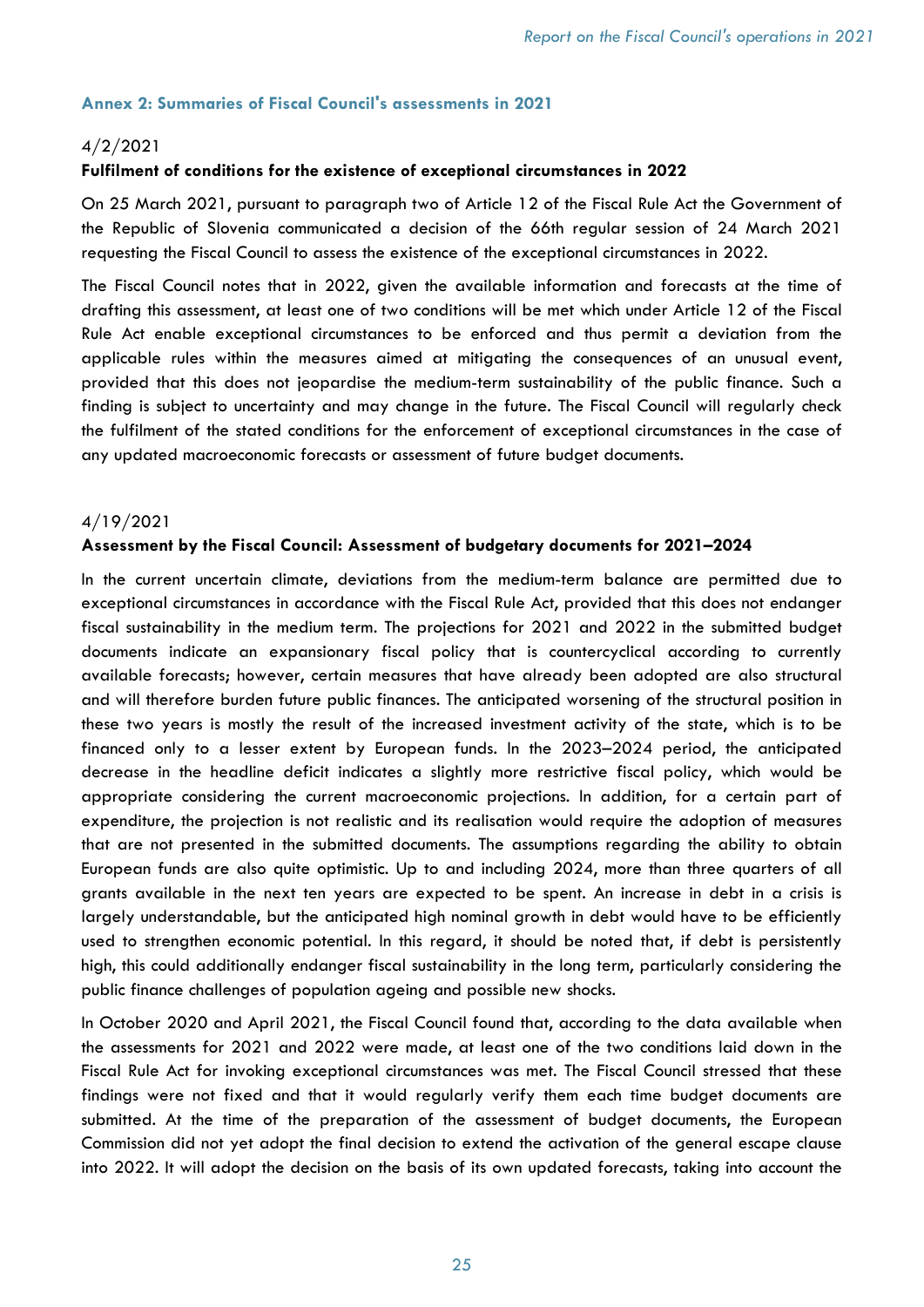expected level of economic activity compared to pre-crisis levels. In its recommendations, the European Commission also mentions the possibility of differentiation in fiscal guidance to Member States after 2022, also based on long-term fiscal sustainability risks.

The submitted budget documents should outline the basic fiscal policy orientations for the following years and transparently show that their content is in compliance with the national Recovery and Resilience Plan. Despite the uncertainties about the future course of the epidemic, the harmonised documents should credibly indicate the path of public finances in the post-crisis period, supported with a significant part of the funding coming from the existing and new European mechanisms. Only on this basis, it would be possible to appropriately evaluate the projections of fiscal aggregates.

The fiscal projections in the proposed budget documents continue to be significantly marked by the impacts of measures to limit the consequences of the COVID-19 epidemic. In addition to the uncertainty about the future use of funding from European mechanisms, these measures are a major risk to macroeconomic and fiscal projections. The latter are based on the projected recovery in economic activity, whereby the pre-crisis level of GDP is expected to be reached in 2022. The current assessments of the cyclical position indicate a gradual closing of the output gap and a fairly rapid transition to a normal economic cycle.

The Fiscal Council verifies the compliance of submitted budget documents with fiscal rules for parts of general government accounts that are not directly related to the crisis and must be consistent with the position of the economy in the cycle. The Fiscal Council already advocated this approach when it assessed the fulfilment of conditions for invoking exceptional circumstances in March 2020.

The exclusion of the direct impact of COVID-related measures suggests a rather different picture from that presented in the headline projections. According to the headline projections, the total general government deficit in 2021 is expected to remain at the same level as last year despite the economic recovery. Without considering the direct impact of COVID-related measures, the state of public finances is expected to worsen considerably this year due to the high structural primary deficit. In addition to the projected significant growth in investment expenditure, to which European funds will contribute less than a fifth, this will be largely due to the adoption of discretionary measures which are not related to the epidemic and will impact the structural position of public finances in the following years. In the 2022–2024 period, without the impact of COVID-related measures and due to the positive contribution of the economic cycle, the deficit is expected to be gradually reduced. The Fiscal Council assesses that the projections are not entirely realistic, as their realisation would require the adoption of measures that are not outlined in the submitted documents.

These findings are also reflected in the assessment of the compliance of budget documents (the Stability Programme 2021 and the two ordinance proposals) with fiscal rules. Most indicators suggest non-compliance with fiscal rules. Deviations will be particularly significant in 2021 and 2022, when, in accordance with the European Commission's guidance, on the basis of invoking exceptional circumstances, deviations are possible only in the case of measures directly related to the crisis. In 2023 and 2024 when the conditions for invoking exceptional circumstances are expected to no longer be met, deviations from fiscal rules will be considerably smaller. However, this finding is largely related to the aforementioned doubts as to how realistic the fiscal projections for these two years really are. Assessments of compliance with fiscal rules are based on a wide range of indicators; nonetheless, due to the aforementioned uncertainties, it is necessary to take them into account with a certain degree of caution.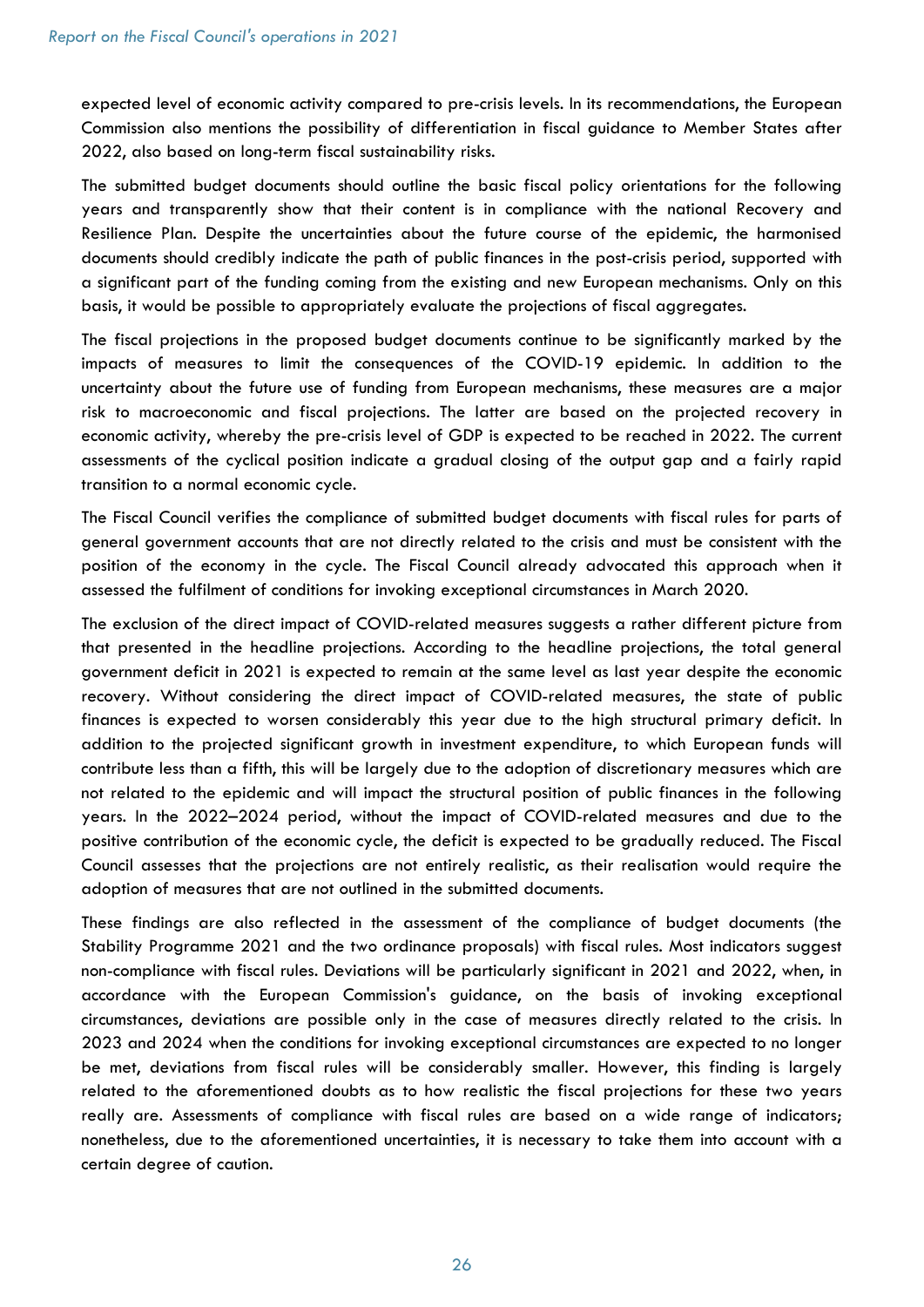The Fiscal Council assesses that the measures adopted to limit the consequences of the epidemic were appropriately designed and comparable in extent to those in other EU Member States. However, in addition to the measures to limit the consequences of the epidemic, measures have been recently adopted or announced which, in the opinion of the Fiscal Council, worsen the structural position of public finances and reduce the room for manoeuvre for the implementation of fiscal policy in the years to come. Such measures are particularly inappropriate in the given situation, and the Fiscal Council calls on all stakeholders to refrain from adopting further structural measures that would additionally reduce this fiscal space. As part of measures to overcome the crisis, more targeted measures would need to be adopted, to a greater extent, to address economic agents that are actually entitled to assistance or incentives. The Fiscal Council believes that, in the current situation, it would be necessary to strengthen Slovenia's long-term economic position by taking economic policy measures and more appropriately address other challenges, including challenges in the area of social security that endanger fiscal sustainability in the long-term.

The fiscal policy should be particularly prudent in favourable financing conditions, which are mostly the result of a highly stimulative monetary policy. In the crisis, the debt again increased significantly and is expected to increase in nominal terms or remain at the level of 80% of GDP in the projection period. The relatively high level of debt due to increased sensitivity to changes in the variables that define debt may represent an additional source of instability in the conduct of economic policy in the upcoming years and does not provide fiscal space to deal with future shocks, which are more frequent due to greater global connectedness, and the challenges of long-term fiscal sustainability. According to the latest available forecasts, Slovenia will record one of the largest deficits at the end of the forecast period in 2024 compared to other EU Member States despite the anticipated gradual reduction in the deficit, which, however, is not based on entirely realistic assumptions. Accordingly, considering the possible withdrawal of monetary policy support measures over a longer period and in the light of the challenges posed by the expected cost of ageing to long-term fiscal sustainability, there may be a higher risk of an increase in borrowing costs.

#### 5/13/2021

#### Report on the Fiscal Council's operation in 2020

The Fiscal Council has prepared a report on its operation in the past year, which it is obliged to submit, pursuant to the Fiscal Rule Act, to the National Assembly of the Republic of Slovenia by the end of May each year.

The Fiscal Council estimates that in 2020 all the obligations imposed by legislation were duly fulfilled in their entirety. In 2020, it carried out all the necessary assessments of budget documents. Furthermore, it monitored the response to the epidemic in the period of exceptional circumstances, in which using all the flexibility available under existing rules applicable in the case of an unusual event outside the control of the state is encouraged at the EU level. It strived to contribute to the transparency and to informing the public about the fiscal impact of the measures related to the epidemic. For this reason, it relied even more heavily than before on the qualitative assessment and evaluation of whether or not the measures to overcome the crisis can be effective and oriented towards actually resolving the issues related to the epidemic. In this regard, the temporary nature of such measures is important, meaning that their effect expires when the reasons for them subside.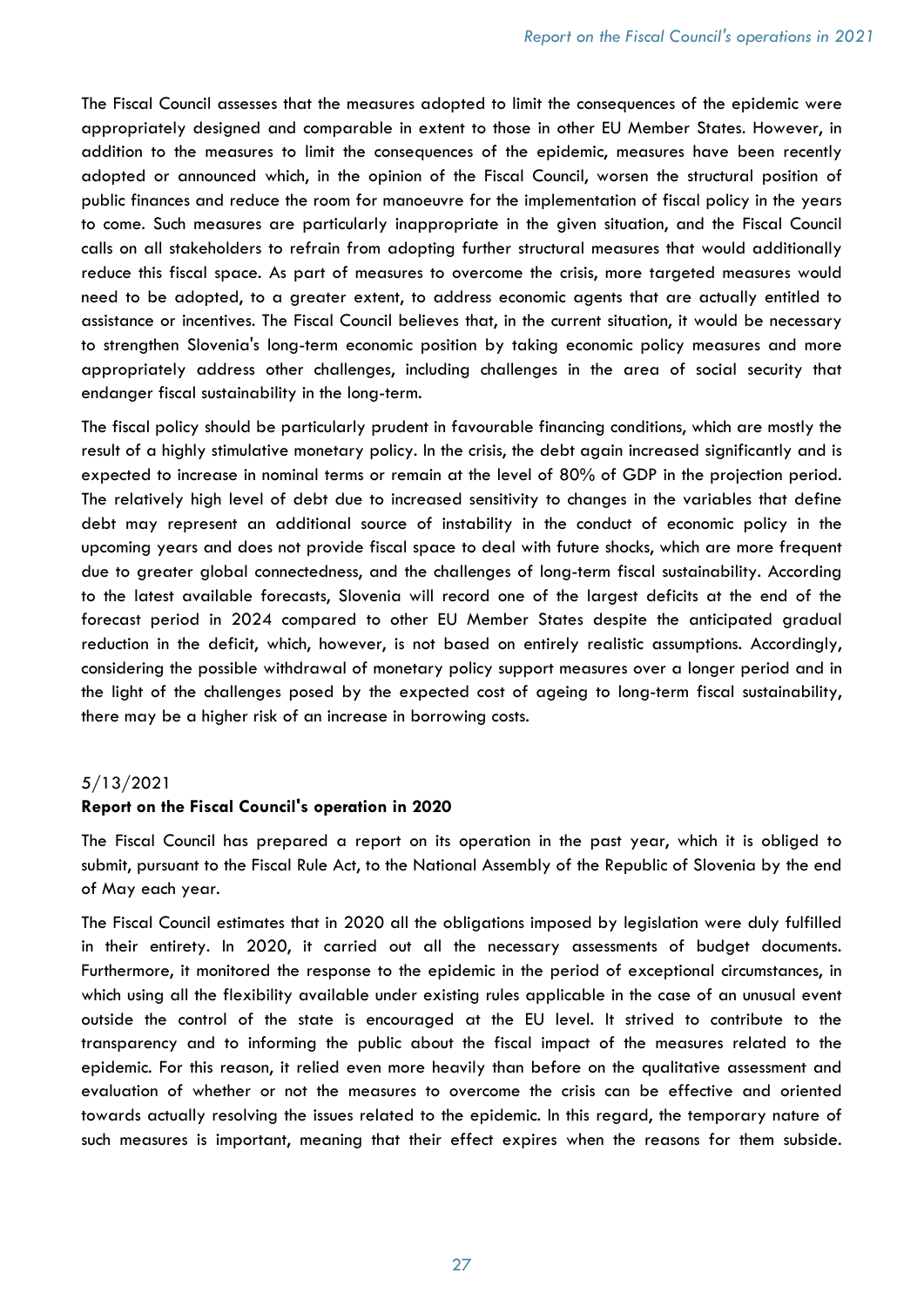Therefore, in 2020, the Fiscal Council repeatedly called upon stakeholders to avoid intervention measures that structurally worsen the state of public finances in the medium term.

The Fiscal Council began assessing compliance with fiscal rules in budget documents in the years of lively economic activity and fiscal nominal surpluses achieved in a relatively comfortable manner. Considering the epidemic and the significant decline in economic activity, the year 2020, to which this Fiscal Council report refers, is a clear turning point and a transition to a period of prolonged uncertainty due to exceptional circumstances caused by the pandemic. The year 2020 also marks a turning point in the economic policy response practiced in previous crises, both at the monetary policy level and in terms of the orientation of fiscal policy priorities in the EU during the crisis, together with the new aid instruments adopted. Thus far, the current fiscal rules have proven to be flexible enough to respond appropriately even in these changed circumstances, as they also allow for measures aimed at the recovery of economic activity. However, despite the temporary exemption from pursuing the medium-term balance in times of exceptional circumstances, they remain the main support of the fiscal policy in the medium and long term where decisions are made on which fiscal stability and, in turn, the well-being of the population now and in the future depends. Support in achieving both goals in the medium and long term is the guiding principle of the Fiscal Council's operations.

# 6/14/2021

# Assessment by the Fiscal Council: Assessment of compliance of the general government budgets with the fiscal rules in 2020

In accordance with the provisions of the Fiscal Rule Act, the Fiscal Council issued its Assessment of compliance of the implemented budgets of the general government sector with the fiscal rules in 2020. At the outbreak of the epidemic in March 2020, the Fiscal Council confirmed that the situation allowed a period of exceptional circumstances to be invoked. Over this period, the fiscal rules apply but the legislation permits temporary action and deviation from achieving medium-term balancing of public finances for measures related to mitigating the consequences of such an event, provided that their medium-term sustainability is not compromised. The assessment of the rules during the period of exceptional circumstances was therefore carried out on the basis of indicators that are also used in normal circumstances. Despite increased flexibility in the application of fiscal rules, it must be ensured that, even in exceptional circumstances, government expenditure is consistent with the established budgetary frameworks.

According to the Fiscal Council, the fiscal rules were mostly complied with in 2020. The national rule referring to the maximum allowable level of government expenditure was complied with in the past year. The minimum permitted level of structural balance under the EU rules (MTO) in 2020 was attained, considering the permitted deviation. Growth in general government expenditure, excluding one-off effects, was also below the limit permitted under the expenditure rule of the Stability and Growth Pact. Despite the favourable outcome in 2020, the average deviation of both the structural balance and the structural effort over a two-year period, which exceeded 0.25 pps of GDP according to current calculations, was exceeded due to the expansionary fiscal policy implemented in 2019. General government debt increased in 2020 contrary to the rules, which required it to decrease. The Fiscal Council did not assess the balance over the business cycle due to the temporary deviation from the medium-term balance permitted during a period of exceptional circumstances.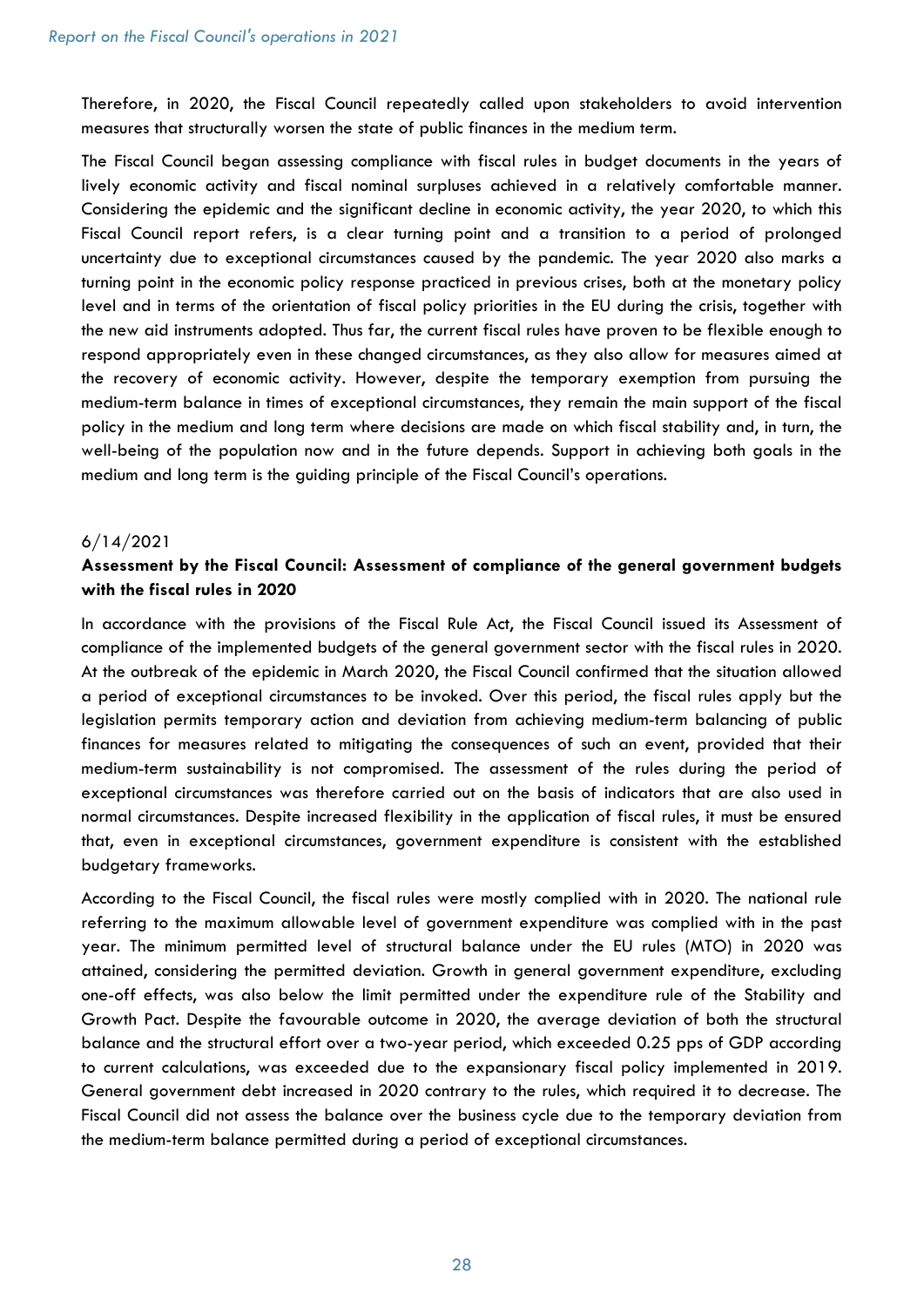The framework for drawing up budgets was frequently and substantially adjusted and failed in its core function of setting the medium-term orientation of the fiscal policy. Last year it was amended twice, by a total of over EUR 3 billion. General government expenditure (excluding one-off effects) thus remained below the maximum level permitted under the current framework for drawing up budgets, including in terms of the current assessment of the output gap and one-off factors. Expenditure for individual public finance budgets, calculated using the cash flow methodology, were below the maximum permitted level of expenditure, considering the applicable budgetary framework.

Economic activity in 2020 was marked by a sharp drop. GDP declined by 5.5 %, which was less than expected at the start of the epidemic. A greater fall in GDP was prevented by an improvement in the epidemiological situation in the middle of the year, a successful adjustment of the economy to restrictive measures in the second wave of the epidemic at the end of the year and comprehensive measures to counter the impact of the epidemic on the economy. Together with the fall in economic activity and the functioning of automatic stabilisers, these also contributed to a general government deficit of 8.4 % of GDP, which was the second highest to date. Revenue decreased by 4.7% and expenditure increased by 14.9%. General government debt rose by 15.2 pps last year, reaching 80.8% of GDP at the end of the year. Approximately a quarter of this came from adjustments in balances and flows, mainly pre-financing of future borrowing, reflected in increased resources in the single treasury account of the general government.

The outbreak of the COVID-19 epidemic posed a major challenge for fiscal policy management, to which countries responded with large-scale measures, also because of the flexibility of formal fiscal frameworks. The scope of discretionary measures in Slovenia with a direct impact on the general government balance, estimated by the Ministry of Finance at 6% of GDP last year, was higher by about a half compared to the EU average. Estimates suggest that their short-term impact on cushioning the fall in economic activity was smaller than the EU average, as the fall in real GDP last year was similar to the EU average, despite the fact that the share of tourism in value added is lower in Slovenia than the EU average. Most discretionary measures were aimed at preserving jobs through subsidies, as in other countries. However, the main deviation from measures in other countries was the higher share of employee compensation (allowances for public employees) and social transfers (transfers to certain population groups). In all countries, job preservation measures significantly contributed to a smaller increase in unemployment, although in Slovenia it was slightly higher than the EU average; in addition, estimates of the short-term impact of measures on unemployment point to similar effectiveness.

Effectiveness, correct targeting and transparency should remain fundamental guidelines even when measures are taken when exiting the crisis. If measures are not only temporary, then they must maximise economic potential. No measures were adopted in 2020 to mitigate the expected adverse fiscal impacts of structural, particularly demographic pressures to which the economy and public finances will be exposed in this decade. On the contrary, some economic policy measures adopted in 2020 have even weakened the sustainability of public finances in the medium and long term.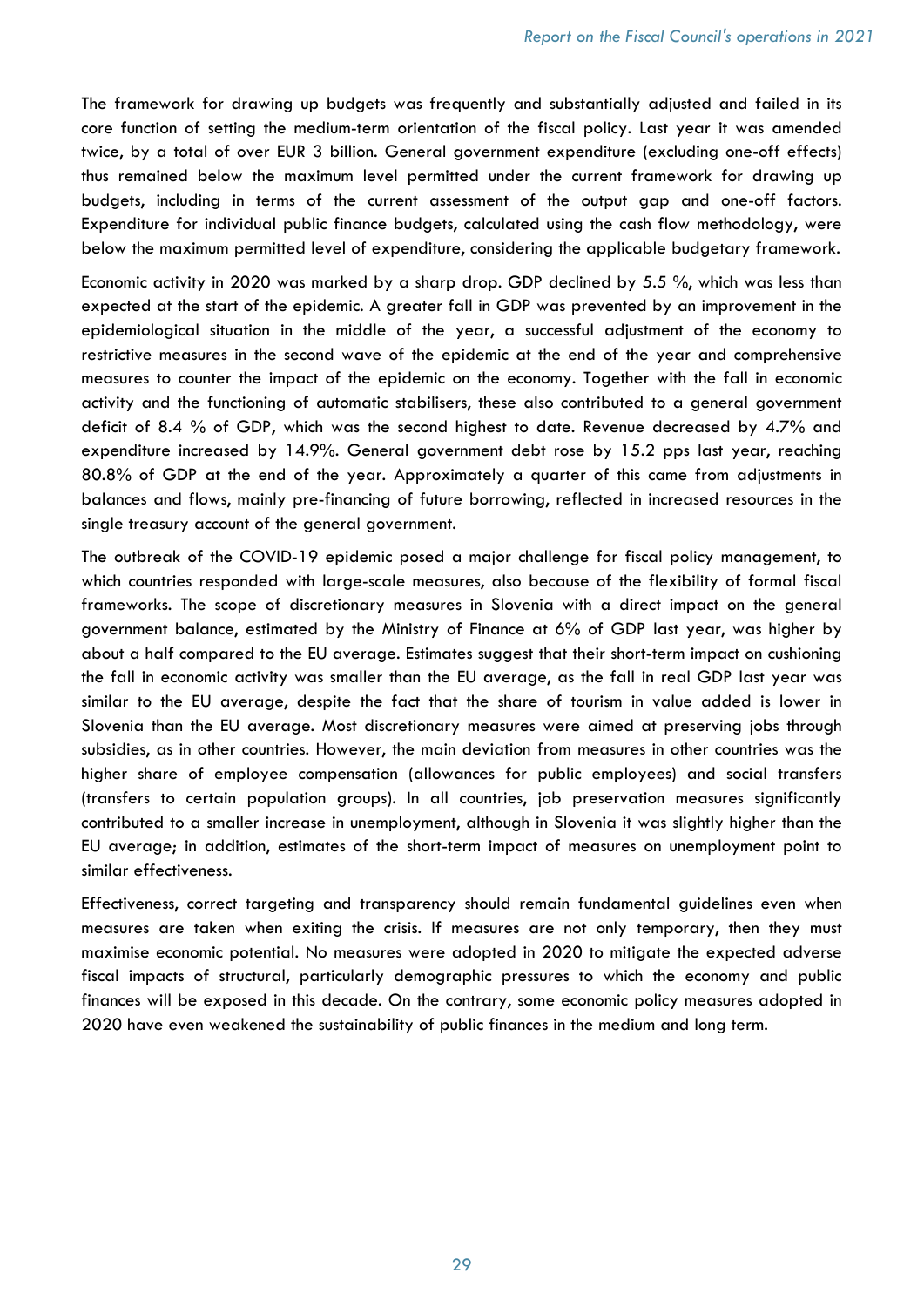#### 9/23/2021

# Assessment by the Fiscal Council: Fulfilment of conditions for the existence of exceptional circumstances in 2022

The Fiscal Council assesses that, based on currently available information and forecasts, the conditions for the existence of exceptional circumstances will continue to be met in 2022. The existence of exceptional circumstances in 2022 only allows for flexibility in the conduct of fiscal policy to directly deal with the challenges brought by the epidemic, while its additional expansionary orientation is not justified according to the Fiscal Council's assessment based on the latest IMAD forecasts. In particular, exceptional circumstances should not be used for the adoption of measures reflecting the final stage of the political cycle. The continuation of exceptional circumstances in 2022 was recommended at EU level by the European Commission in June 2021, which also called for the differentiation of EU Member States' fiscal policies, taking into account differences in the stage of recovery of economic activity and the different risks to the medium- and long-term fiscal sustainability of each country. In this context, the Fiscal Council assesses that in Slovenia excessive fiscal policy support of economic growth based on significant deficits could create macroeconomic imbalances in the coming years, increase the possibilities for the inefficient use of public funds, reduce opportunities to create room for manoeuvre in bad times and make the transition to the correction mechanism process more difficult. Even only the optimal use of available EU grants, which does not worsen fiscal balance, would provide a major boost to economic growth. While the domestic economic situation is improving this year also as a result of support measures, and the outlook is favourable, the sustainability of the recovery is subject to a number of risks, many related to the further course of the epidemic. The recovery is also seen in the labour market, where some indicators already suggest constraints on the supply side. The Fiscal Council expects that, once none of the both conditions for invoking exceptional circumstances is met, the Government will adhere to the implementation of the correction mechanism in accordance with the legislation, ensure that structural measures are in place to prepare for future shocks, and adequately address the challenges to the long-term sustainability of public finances.

#### 10/8/2021

# Assessment by the Fiscal Council: Compliance of the draft Ordinance amending the Ordinance on the framework for the preparation of the general government budgets for the 2020–2022 period with the fiscal rules

The proposal of the amended Framework allows for additional fiscal stimulus, given that economic conditions are better than expected at the time when the current Framework was drawn up. A significant increase in expenditure in 2021 would set the stage for an inappropriate structural deterioration of public finances in the future.

According to the Fiscal Council, in a situation where exceptional circumstances have been approved, the proposed amendment to the Framework represents a continuation of inadequate planning, which is only partly justified by the uncertainties caused by the epidemic. The Fiscal Council assesses that the proposed Framework for the preparation of general government budgets for 2021 is based on the unrealistic projections of government revenue and expenditure until the end of this year. The proposed changes to the Framework are not accompanied by publicly presented budget documents which, according to the Fiscal Council, would increase the transparency of the 2021 Framework amendment process.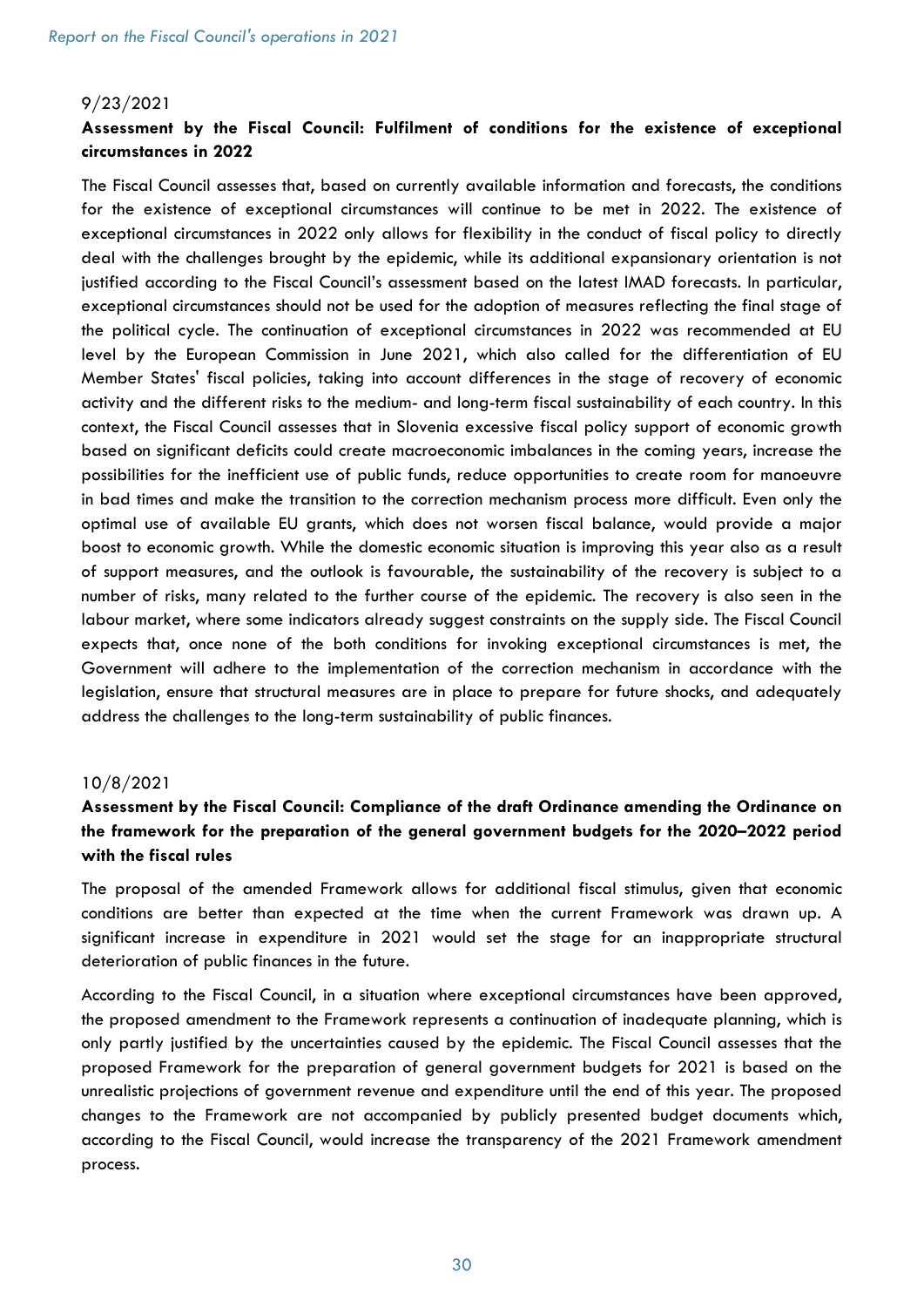Compared to the Framework adopted in April this year, the proposed increase in general government expenditure by EUR 500 million and the state budget expenditure by EUR 670 million is the third increase in the expenditure ceiling for 2021. The ceiling has already increased by a total of EUR 3,640 million for the general government sector as a whole, including the first amendment in September 2020, and by EUR 4,535 million for the state budget. With the amendment to the 2021 Framework, expenditure not directly related to the epidemic has increased by approximately EUR 1.5 billion at the general government level and by approximately EUR 1.7 billion at the state budget level.

In its assessments of budget documents during the period of exceptional circumstances, the Fiscal Council's focus is on assessing the realism of the projections, excluding the direct effect of COVIDrelated measures in the analysis. Quantitative assessments of compliance with fiscal rules in the period of exceptional circumstances are only indicative, recognising the considerable uncertainty as to the reliability of the calculations of the key parameters entering the calculation. The excessive increase in general government expenditure in 2021 is indicated both by calculations based on the domestic statutory fiscal rule and by alternative indicators of fiscal policy stance. In this context, the Fiscal Council notes that while a limited fiscal stimulus is still warranted in the current cyclical environment, the fiscal policy should be more geared towards strengthening the resilience of the economy and increasing long-term economic potential rather than towards increasing current expenditure.

In addition to more systemic and transparent solutions for current expenditure, where spending has partly spiralled out of control during the epidemic, a better planned and efficient use of investment expenditure should also be the basis for ensuring sustainable economic growth and sustainable public finances. During the period of exceptional circumstances, the revised budget for 2020 started to plan investment spending even more optimistically than in the past. While this has in the past been typical of the planning of European funds, it has also recently become characteristic of domestically funded projects. We believe that the contribution of domestic funds to public investment financing should be more closely aligned with cyclical conditions and the absorption capacities of both the economy and the administration. As early as last year, when the 2020 revised budget was being drafted, the level of state budget expenditure was set at an unrealistically high level. Given that the projection for 2021 and 2022 was also made on this basis, this high level of expenditure is carried over into the following years. As a result, the estimates of the budget documents for the coming years are again not based on appropriate bases. This opens up room for excessive public spending and, in many cases, also for the structural deterioration of public finances. Avoiding the latter is particularly necessary in view of the fact that financing conditions are unlikely to remain as favourable as those currently provided by monetary policy and also in view of the fact that, at the same time, the fiscal outcomes will increasingly reflect the negative effects of an ageing population and the costs tackling climate change.

In our view, the frameworks for the preparation of general government budgets continue to be applied inadequately and do not serve the primary purpose. According to the Fiscal Rule Act (FRA), the framework should provide the basis for medium-term budget planning and the basis for countercyclical fiscal policy. Even in the years preceding the epidemic, the values in the frameworks changed frequently and mostly only for one year, which does not correspond to the purpose of a multi-annual framework. The present proposal for the 2021 amendment is the third amendment over a period of one year, which is partly understandable in view of the uncertain conditions brought about by the epidemic. However, since the beginning of the epidemic, the changes to the frameworks under the approved exceptional circumstances have been substantial. The lack of understanding of the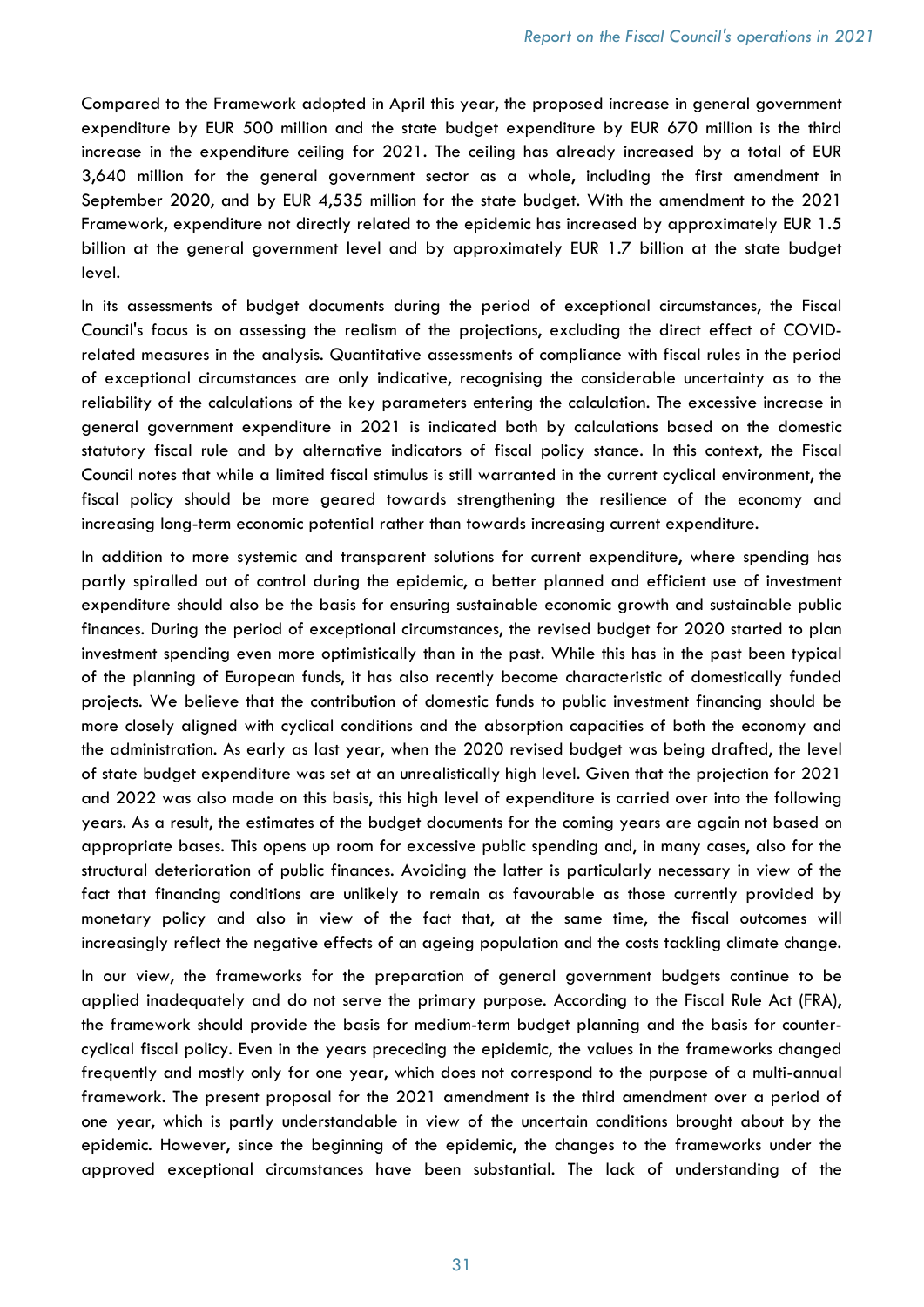framework instrument as a counter-cyclical fiscal policy tool is also indicated by the arguments put forward at the presentation of the latest budget documents that the forecasts of higher economic growth and, consequently, higher government revenues justify further increases in the expenditure ceilings.

#### 10/18/2021

# Assessment by the Fiscal Council: Assessment of budgetary documents for 2022 and 2023

The proposed budget documents set out an additionally stimulative fiscal policy for the coming years, over and above that included in the documents currently in force, although there are already signs of overheating in the economy, with supply-side constraints emerging. This increases the risk that the temporary exceptional increase in public spending, which was largely justified because of the epidemic, could turn into a structural and thus permanent deterioration of public finances. Fiscal policy should, to a greater extent than indicated in the budget documents, strike a balance between the need to create room for manoeuvre to cope with future crises, effective strengthening of long-term economic potential and resilience, and short-term economy boosting.

\*\*\*

The epidemic and the measures put in place to mitigate its effects are a key reason for the significant deterioration in public finances both last and this year. The measures imposed were similar to those in other countries and largely in line with the guidelines that they should be temporary and aimed at addressing the immediate effects of the epidemic. The large-scale package, amounting to around 5% of GDP per year, has made an important contribution to cushioning the fall in economic activity last year and to supporting the recovery this year. Nevertheless, the measures have revealed certain shortcomings, which also point to systemic weaknesses in the allocation of the otherwise large public funds available in a situation that allows budget users too much spending discretion.

The general government deficit, excluding expenditure on COVID-19 measures, is expected to increase significantly both this year and next as a result of expenditure growth. The projected increase in public investment contributes to this to a lesser extent than the increase in current expenditure, which should be limited in the face of a sharp increase in public debt due to the crisis. The deficit in 2023 is projected to be more than 3% of GDP if the budget documents materialise.

The growth in current expenditure, excluding measures to mitigate the effect of the epidemic and investments, is expected to be well above the long-term average this year and next. The proposed expenditure levels in 2022, following the expected lower actual outturn this year, will show higher growth than would be justified by the legislation currently in force. Such fiscal planning opens the way for measures to be taken in the final phase of the policy cycle, which could lead to inefficient spending or a structural deterioration of the public finances. The planned deficit reduction in 2023 will be mainly due to the projected reduction in current expenditure growth, despite the insufficient presentation of the measures to ensure this. Growth in this expenditure in 2023 is projected to be well below the long-term average. While the high investment spending is to be retained, the projection of very low increase in compensation of employees and the unchanged level of expenditure on social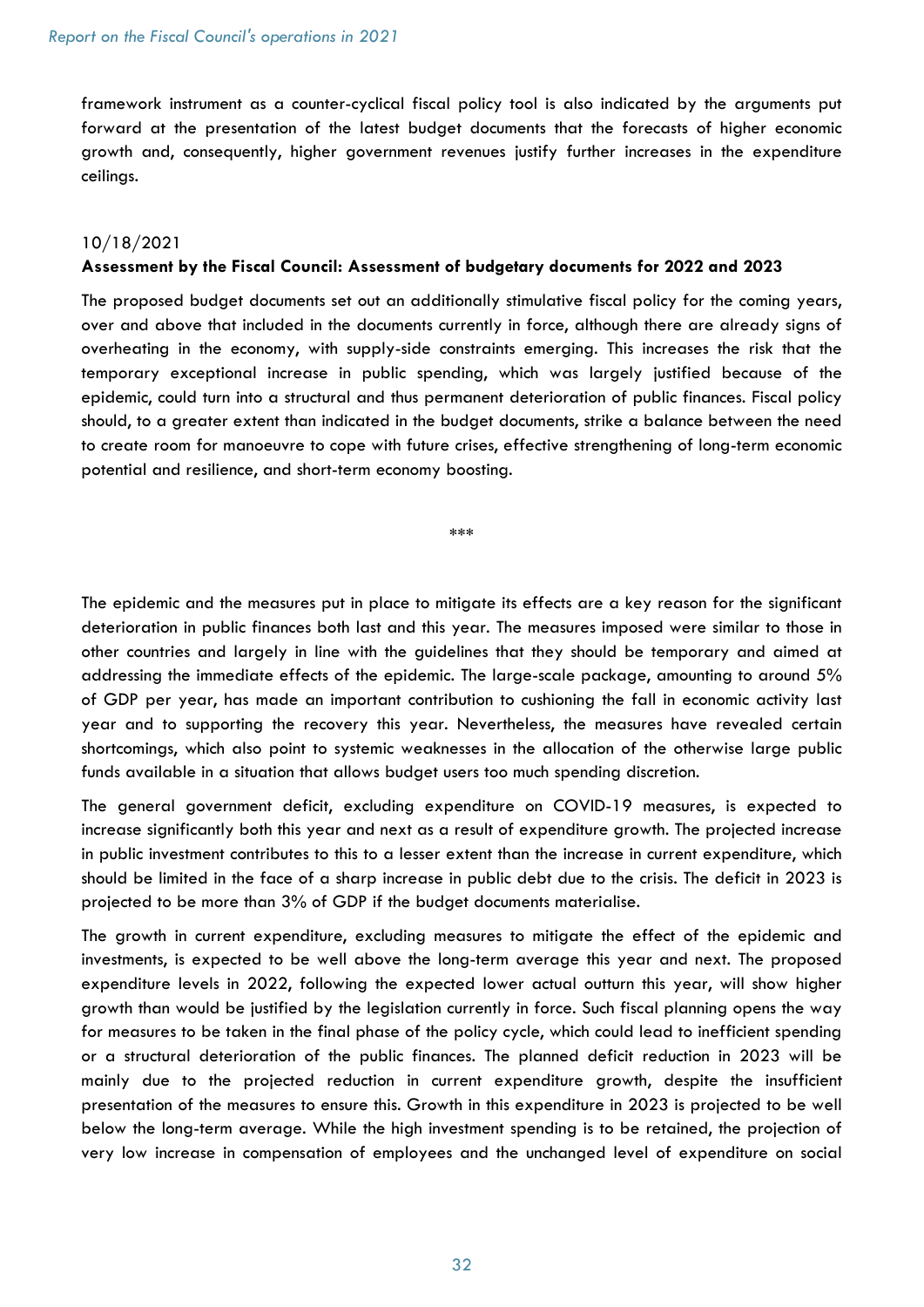benefits stand out in particular. Indicative estimates suggest that, if all plans are implemented, general government expenditure will remain above the level allowed by the fiscal rules in 2022. In 2023, the projected levels are partly appropriate, but with insufficiently specified policies for that year.

If well targeted and implemented effectively, public investments can make an important contribution to kick-starting the economy in the short term and to building resilience and increasing economic potential in the long term. According to the submitted budget plans, the level of general government investment is set to rise to around 6.5% of GDP over the next two years, which is well above its highest level ever. The decrease in the outturn estimate for this year confirms the Fiscal Council's previous assessment that the plans in this area exceed the absorption capacity of the economy and the administration. If plans are to be implemented in full, the risk of inefficient project implementation and also of creating macroeconomic imbalances increases. The Fiscal Council assesses that it would make sense to give priority to projects financed by EU grants, where control over the efficiency of spending is also stricter. The domestically-funded investments should, however, be more closely aligned with cyclical conditions and the absorption capacities of the economy.

The excessive general government debt is only expected to decline in line with the rules in 2023 and 2024, remaining well above the 60% of GDP threshold. The favourable macroeconomic outlook and the high liquidity of the state budget, combined with more moderate expenditure growth than currently projected, would allow for a faster reduction of debt without jeopardising the economic recovery. The level of debt achieved and the increased possibility of a reversal of the highly accommodative monetary policy, which is a key contributor to the current low financing costs, suggest that in future there will be no additional room for fiscal policy created based on lowering interest expenditure.

Macroeconomic risks are predominantly concentrated on the downside, which, in addition to the epidemic, is mainly related to institutional and logistical constraints in international trade, which are currently also reflected in high prices of commodities. Risks to the realisation of the fiscal scenario are more balanced mainly due to the probably overestimated investment projections as well as current spending.

In September 2021, the Fiscal Council assessed that, based on currently available information and forecasts, the conditions for the existence of exceptional circumstances will continue to be met in 2022. The Fiscal Council expects that, once none of the conditions for invoking exceptional circumstances is met any longer, the Government will immediately adhere to the implementation of the correction mechanism in accordance with the legislation.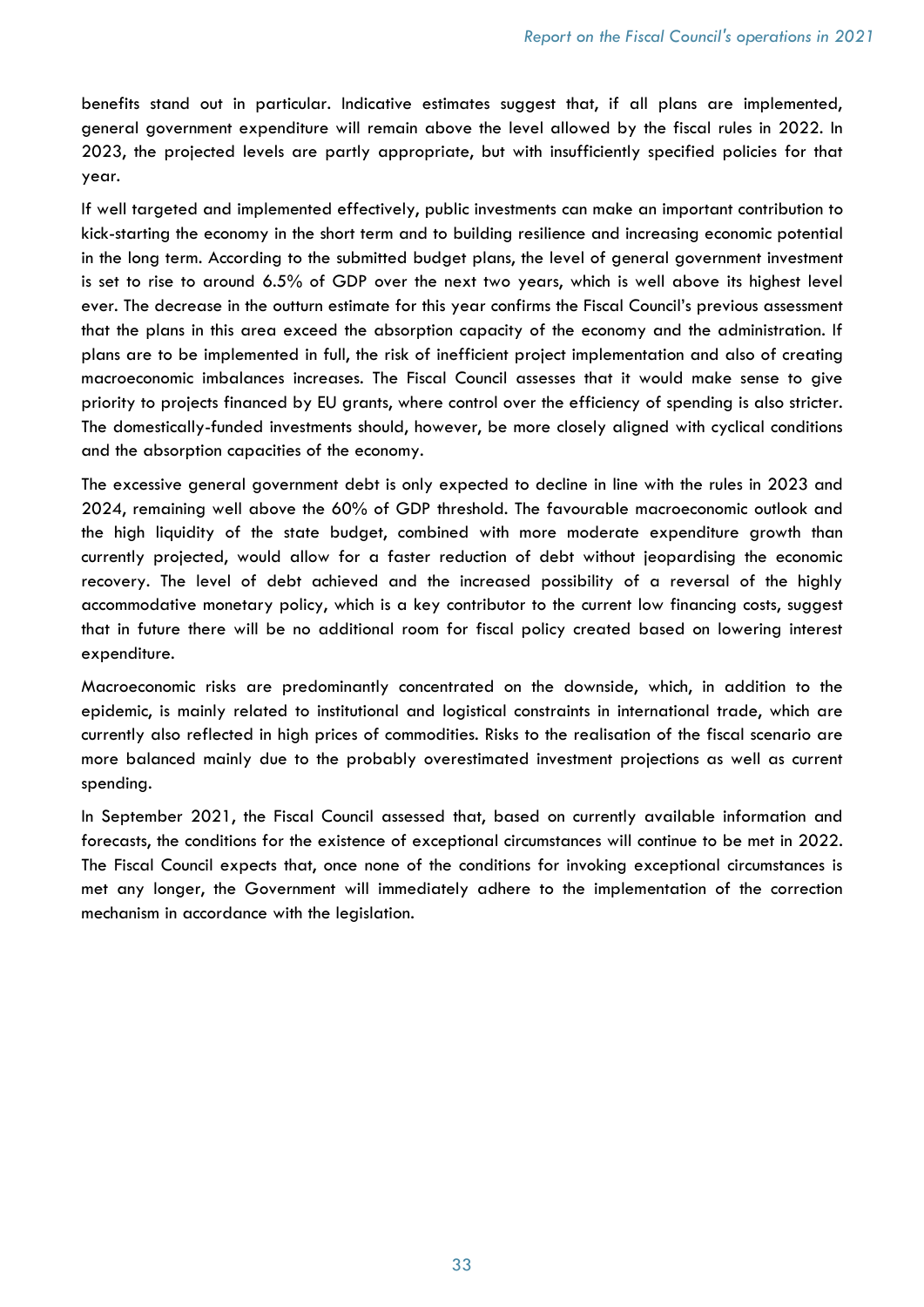#### Annex 3: Glossary

#### Automatic stabilisers:

Automatic stabilisers are features of public finances that react automatically to the economic cycle and thus contribute to the stabilisation of activity in the economy without adopting additional measures. The most typical automatic revenue stabiliser is a progressive tax on the household income; on the expenditure side such a stabiliser includes social transfers, in particular unemployment allowances.

#### Budget balance:

The balance between total public expenditure and revenue in a specific year. A positive balance indicates a surplus and a negative balance indicates a deficit. The EU uses general government aggregates (according to the ESA2010 methodology) for the monitoring of Member State budgetary positions.

#### Cyclical component of budget balance:

A part of the change in the budget balance that follows automatically from the cyclical conditions of the economy, due to the reaction of public revenue and expenditure to changes in the output gap.

#### Discretionary fiscal policy:

Change in the budget balance and/or in its components under the direct control of government. It is usually measured as the residual of the change in the balance after the exclusion of the budgetary impact of automatic stabilisers.

#### Discretionary revenue measures:

The estimated effect of discretionary measures that change the government revenue (e.g. increasing or reducing tax rates).

#### Draft budgetary plan:

Presentation of the main orientations and elements in terms of the objectives and measures at the level of the general government and its subsectors for the coming year prior to their adoption by the national parliaments. By 15 October every year the draft budget plan must be submitted by EU Member States to the European Commission and the Eurogroup for evaluation.

#### Excessive Deficit Procedure:

Excessive Deficit Procedure (EDP), a procedure according to which the EC monitors the development of national budget balances and the general government debt in order to assess and/or correct the risk of an excessive deficit in each Member State.

#### Expenditure rules:

A subset of fiscal rules that target (a subset of) public expenditure. Expenditure rules in the EU set expenditure benchmarks that are estimated by the movement of expenditure excluding the impact of expenditure on the basis of EU flows and taking into account discretionary revenue measures.

#### Fiscal consolidation:

An improvement in the budget balance through measures of discretionary fiscal policy.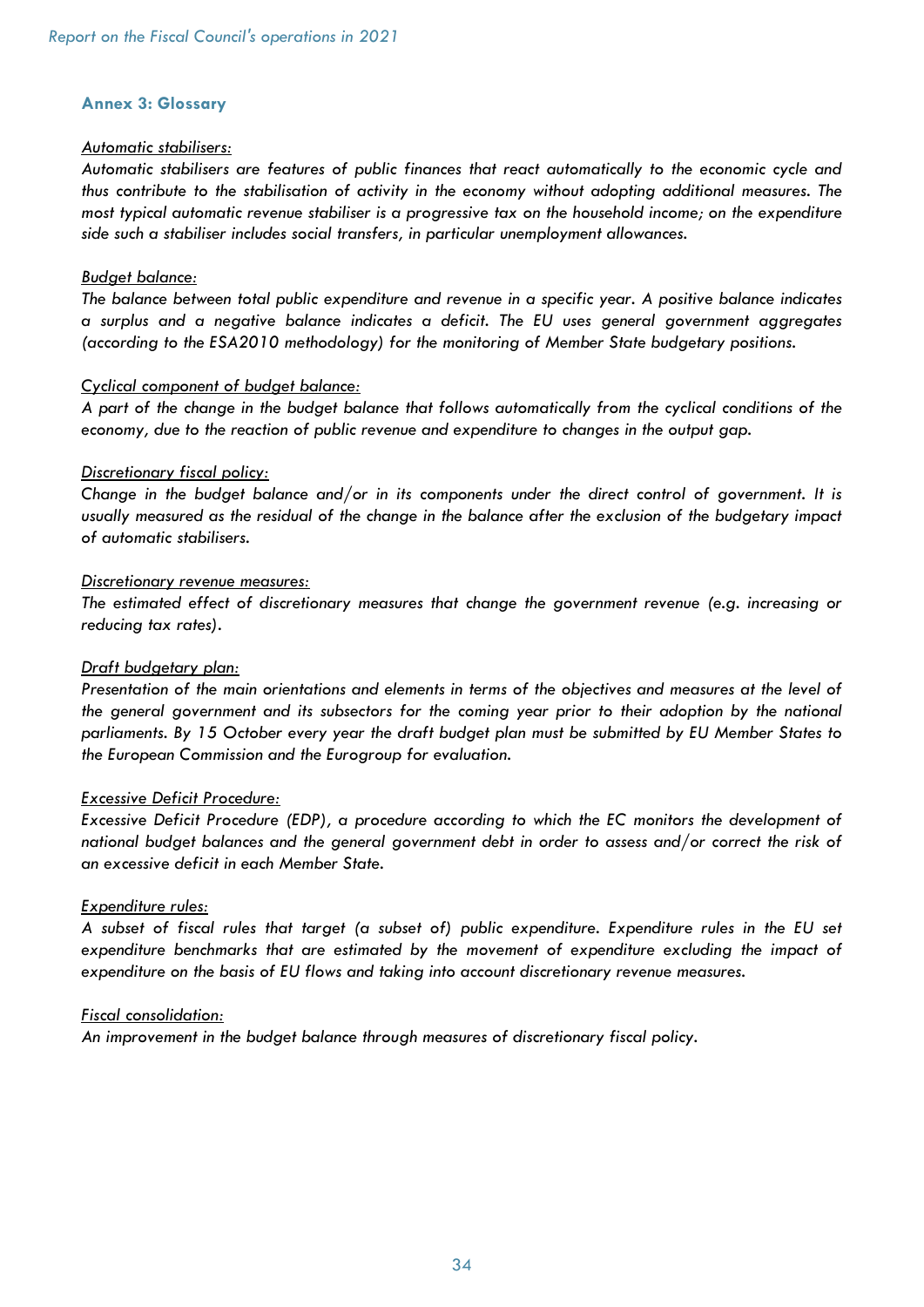#### General government:

The general government sector covers state government, regional and local governments, as well as social security funds, public institutions, funds and agencies. State-owned enterprises are excluded. Such a definition of the general government sector is also used by the EC in its process of budgetary surveillance under the Stability and Growth Pact. For more details, see:

http://www.mf.gov.si/en/areas\_of\_work/general\_government\_finance/public\_finances/ general\_goverment\_sector/.

Maastricht reference values for public debt and deficits:

A 60% general government debt-to-GDP ratio,

a 3% general government deficit-to-GDP ratio.

Both reference values were specified within the framework of the Treaty of Maastricht establishing the EU (1992).

# Maximum expenditure:

The maximum level of expenditures of the general government and individual budgets (state budget, the Health Insurance Institute of Slovenia – ZZZS, the Pension and Disability Insurance Institute of the Republic of Slovenia – ZPIZ, local communities), which is defined in the Framework for the Preparation of the General Government Budget. The level of expenditures depends on the cyclical position of the economy and the formula for its determination is laid down in Article 3 of the Fiscal Rule Act.

#### Medium-term budgetary framework:

An institutional fiscal device that lets policy-makers extend the horizon for fiscal policy making beyond the annual budgetary calendar, typically for a period from three to five years. Targets can be adjusted under medium-term budgetary frameworks (MTBF) either on an annual basis (flexible frameworks) or only at the end of the MTBF horizon (fixed frameworks).

#### Medium-term budgetary objective (MTO):

According to the reformed Stability and Growth Pact, Member States must present a medium-term objective in stability programmes and convergence programmes. The adequate minimum benchmark is country-specific to take into account the diversity of economic and budgetary positions and developments as well as of fiscal risks to the sustainability of public finances and is defined in structural terms.

#### Minimum benchmarks:

The lowest value of the structural budget balance that provides a safety margin against the risk of breaching the Maastricht reference value for the deficit during normal cyclical conditions while also being one of the determinants for the medium-term budgetary objectives. Minimum benchmarks do not cater to other risks such as unexpected budgetary developments and interest rate shocks. They are estimated by the EC.

#### Neutral fiscal policy:

This orientation of fiscal policy ensures that cyclically adjusted budgetary balance remains unchanged over the business cycle, while allowing for the operation of automatic stabilisers.

#### One-off and temporary measures:

Government measures and transactions having a transitory budgetary effect that does not lead to a sustained change in the budgetary position.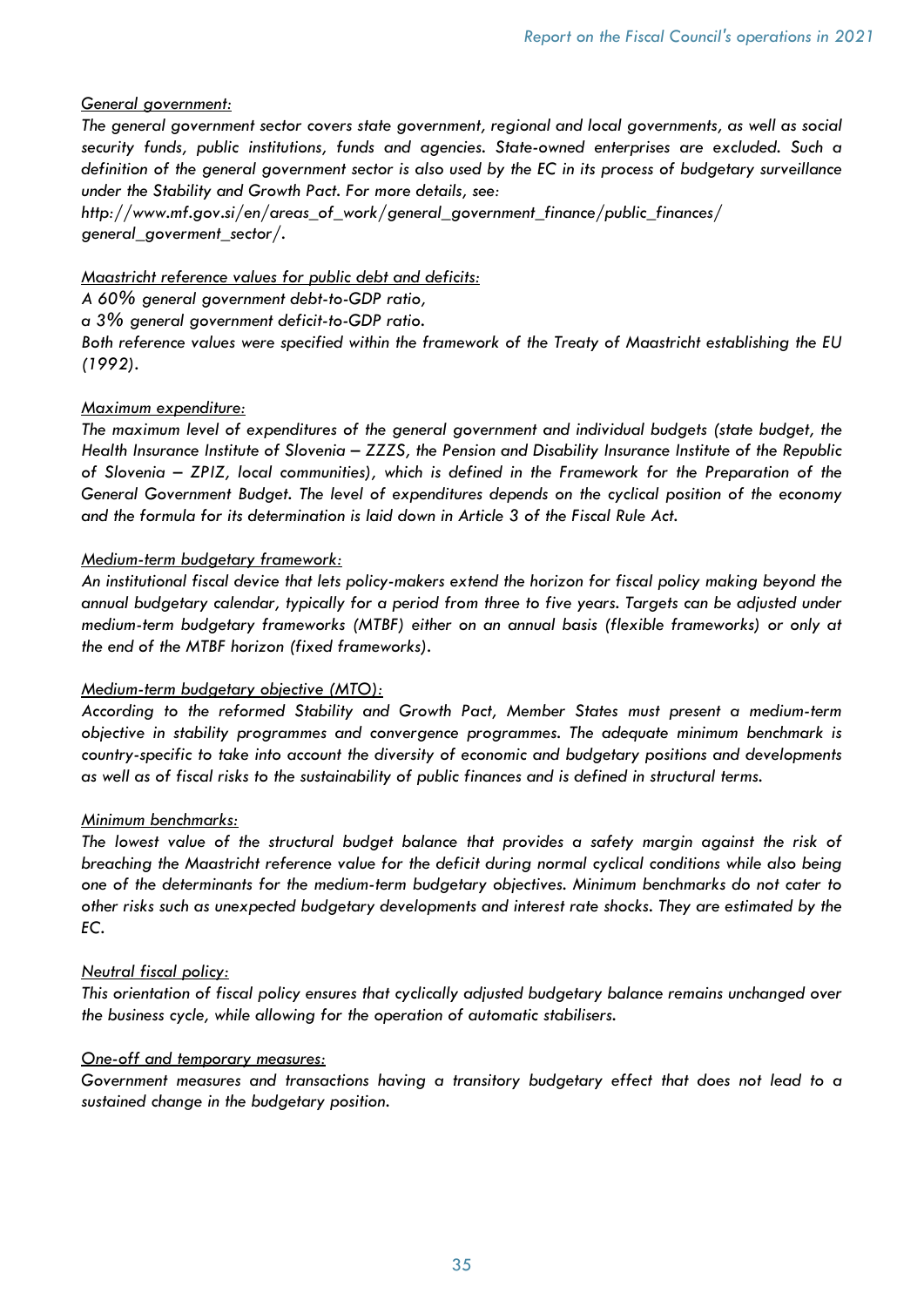#### Output gap:

The difference between actual output and estimated potential output. In the average of the entire normal economic cycle, this difference is zero.

# Potential GDP:

The level of real GDP in a given year that is consistent with a stable rate of inflation. If actual GDP rises above its potential level, then constraints on capacity begin to bind and inflationary pressures build; if GDP falls below potential, then resources are lying idle and inflationary pressures abate. In terms of methodology the measuring of potential output is associated with significant risks, wherefore the estimates of potential GDP may be subject to change.

# Primary budget balance:

The budget balance net of interest payments on general government debt.

# Primary structural budget balance:

The structural budget balance net of interest payments.

# Pro-cyclical fiscal policy:

A fiscal stance that amplifies the economic cycle by increasing the structural primary deficit during an economic upturn, or by decreasing it in a downturn. A neutral fiscal policy keeps the cyclically-adjusted budget balance unchanged over the economic cycle but lets the automatic stabilisers work.

# Public debt:

Consolidated gross debt for the general government sector. It includes the total nominal value of all debt owed by public institutions in the Member State, except that part of the debt owed to other public institutions in the same Member State.

#### Significant deviations:

Under EU law significant deviations in terms of budgetary developments are deemed to be those in which deviations from the adjustment path towards the medium-term budgetary objective is at least 0.5 percentage point of GDP in one year or 0.25 percentage point of GDP in the two year average. The same applies to deviations from the expenditure rule. If a significant deviation is established ex post, it may trigger a significant deviation procedure, which may also result in the imposition of fines on the Member State that violates the rules.

#### Stability and Growth Pact (SGP):

Approved in 1997 and reformed in 2005 and 2011. It is a set of rules which are to ensure the proper functioning of fiscal policies in EU Member States. It transposes the requirements of the Maastricht Treaty regarding the surveillance of Member State budgetary policies into EU legislation. A detailed description of the application of the SGP's provisions is published annually by the EC in the publication Vade Mecum on the Stability and Growth Pact.

#### Stability programme:

Medium-term budgetary strategies presented annually to the EC by those Member States that have already adopted the euro. The stability programme must be drafted in accordance with the provisions of the Stability and Growth Pact. In Slovenia the stability programme as a key medium-term budget document is also defined by the Fiscal Rule Act. Slovenia must submit it to the European Commission by the end of April every year.